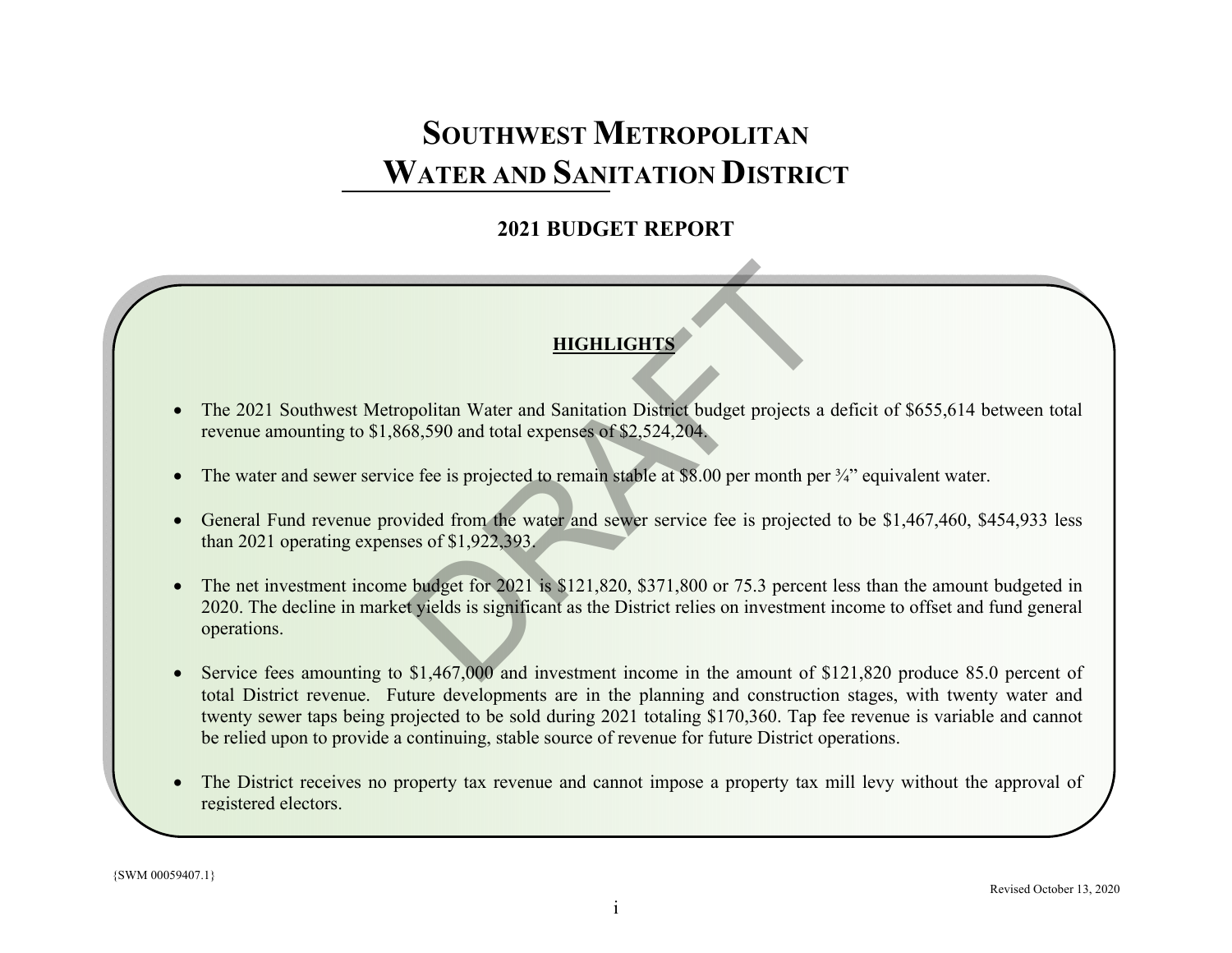# **HIGHLIGHTS**

- $\bullet$  The total operations and maintenance budget for 2021 is \$1,144,100, \$106,525 less than the amount budgeted in 2020.
- $\bullet$  The budget for remedial water contract maintenance has been decreased \$126,300 from \$291,800 in 2020 to \$165,500 in 2021. Repairs approximating \$150,000 that were identified and budgeted in 2019 were carried over and completed during 2020. The 2021 budget includes several water system components related to valves and hydrants that require some level of maintenance.
- $\bullet$  Water pressure and flow monitoring equipment was purchased and installed on the pressure reducing valves and hydrants during 2020. The 2021 budget for annual maintenance of the devices and monitoring software is \$15,350.
- Professional & consulting engineering services is projected to be the same as the 2020 budget of \$80,500. A planned condition assessment to provide more detailed analysis of the condition of the Districts water mains and the required Risk and Resilience Assessment as mandated by the America's Water Infrastructure Act was budgeted in 2020 at \$30,000 per task. A consulting services agreement was executed during 2020 for the Risk and Resilience Assessment but may carry over into 2021. The condition assessment project was delayed until 2021 and is anticipated to be more costly than originally budgeted in 2020. Continued improvements to the District's GIS may be necessary but significant upgrades have been completed over the past few years. Therefore, the budget for engineering GIS was reduced by \$5,000, from \$15,000 budgeted in 2020 to \$10,000 budgeted in 2021. I water contract maintenance has been decreased \$12thtms approximating \$150,000 that were identified and buord water system compared water system compared water system compared water system compared in a maintenance.<br>
moni
- $\bullet$  General office administrative services will also continue to be provided by Platte Canyon. The 2021 budget for these services is \$580,160, \$27,310 more than the 2020 budget and 3.0 percent more than the estimated amount for 2020 of \$563,260.
- $\bullet$  The total amount budgeted in 2021 for services provided by Platte Canyon is \$1,228,160, 3.7 percent more than budgeted in 2020.

{SWM 00059407.1}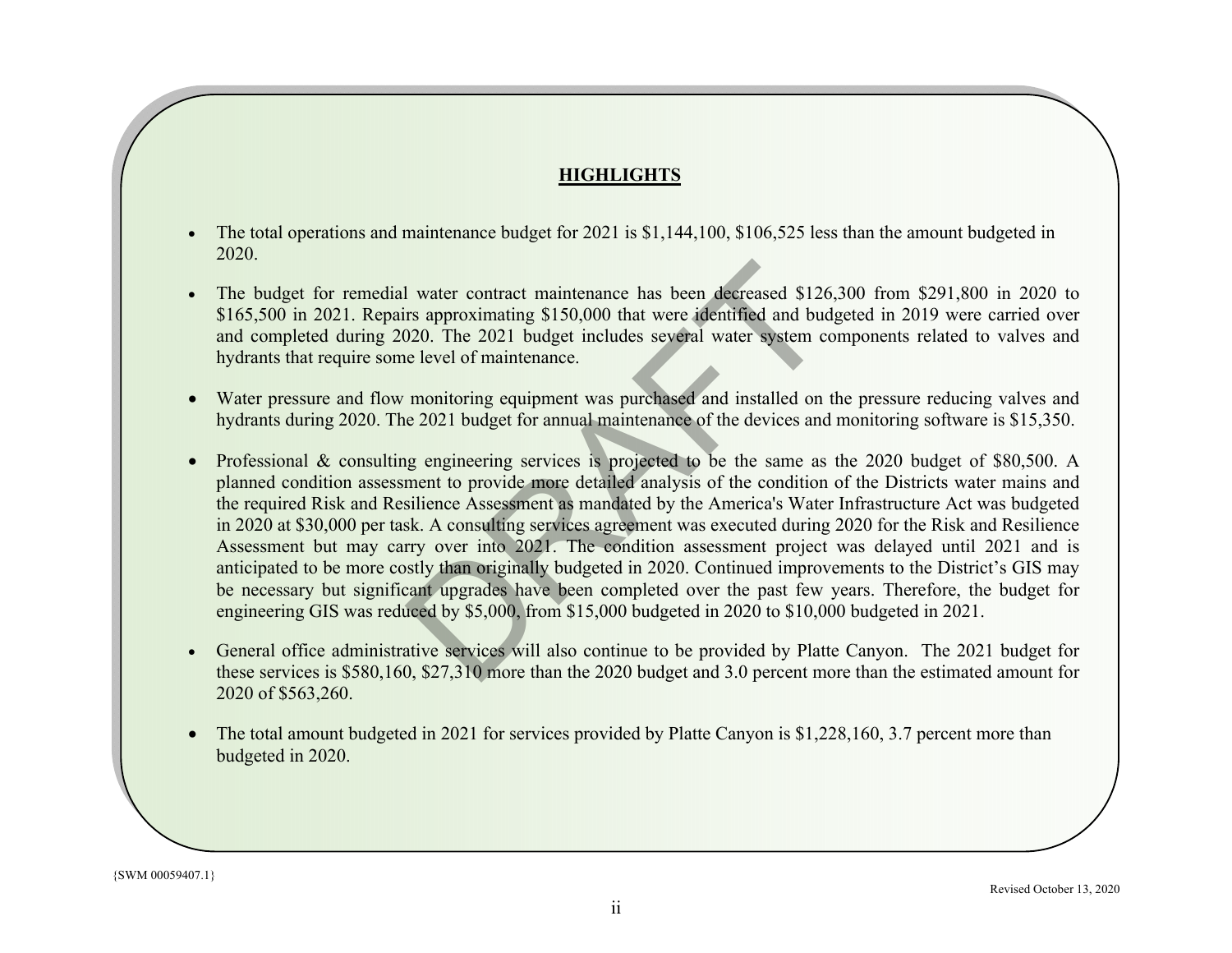# **HIGHLIGHTS HIGHLIGHTS**

- $\bullet$ • The total general fund expense budget for 2021 is \$1,922,393, 4.1 percent (\$83,005) less than the amount budgeted  $\sin 2020.$
- $\bullet$ • The capital expense budget for  $2021$  (\$601,811) is more than the average capital expenditures over the last three years (\$530,232). Over the next ten years, capital expenses are projected to average \$851,164 per year.  $\sigma$  amount budgeted in 2017 for the amount budgeted in 2017 for the amount budgeted in  $\sigma$
- One water project totaling \$271,542 is budgeted for 2021, replacing 300 feet of 12-inch cast iron pipe.  $\bullet$
- $\bullet$ • Engineering costs related to the capital replacement project planned for 2022 have been budgeted in 2021 and are based on 10 percent of the projected construction cost.
- Over the ten-year planning period the reserve fund balance is projected to decrease \$6,985,352 to \$16,722,668 at pear end 2000. It is the poncy of the District to almuany fevrew and establish an adequate fever of easn reserves for<br>operations, capital improvements, debt service, and any other needs prescribed by the Board of Directors betations, capital improvements, debt service, and any other needs presented by the Board of Bricetors to meet<br>expected service levels and provide adequate resources for infrastructure repair and replacement. In order to tap every year beginning in 2017 through 2019 and by \$1.00 in 2020. This resulted in a service fee of \$8.00 per month, per equivalent  $\frac{3}{4}$ " water tap. The recent economic conditions have negatively impacted the District's yield on investment and projected investment income growth over the ten-year planning period. The impact of this on investment and projected investment income growth over the ten-year planning period. The impact of this expenditures until the year 2027 which includes a planned increase in the service fee of \$2.00 per month. It may be necessary to schedule an increase earlier in the planning period to offset the decrease in investment revenues and second reflection project. On the next ten years, capital expenses the next ten years of the next ten years, capital expenses are projected to average on the next ten years, capital experimental to average on the second te maintain operating revenues at the level of operating expenses through the end of 2030.  $\bullet$ year end 2030. It is the policy of the District to annually review and establish an adequate level of cash reserves for achieve this directive, the water and sewer service fee was increased by \$2.00 per month, per equivalent ¾" water revenue reduction impacts the ability of the District's total operating revenue to meet or exceed operating expense budget for 2021 is \$1,922,393, 4.1 percent (\$83,<br>dget for 2021 (\$601,811) is more than the average capita<br>the next ten years, capital expenses are projected to aver<br>ing \$271,542 is budgeted for 2021, replacing 300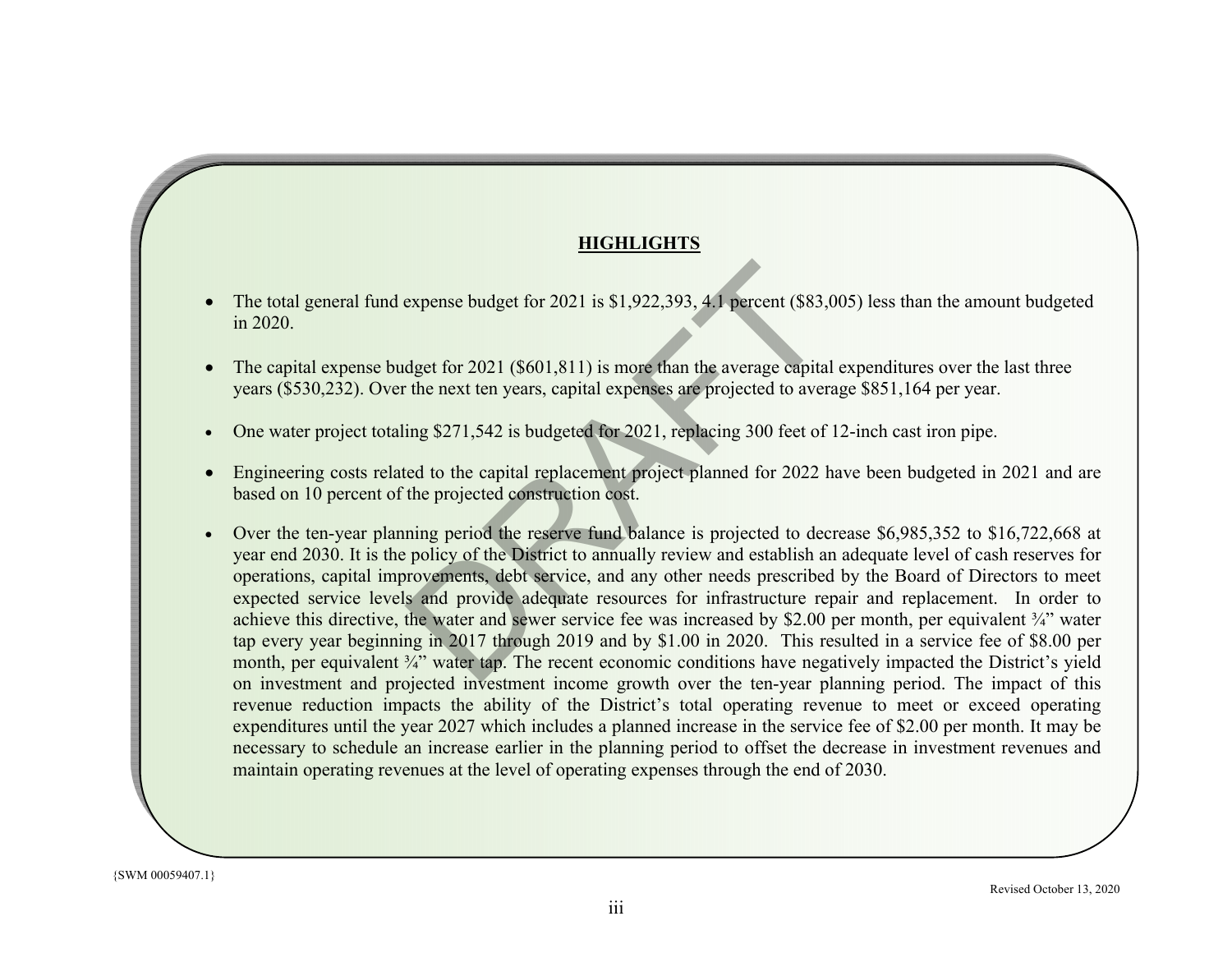### **SUMMARY**

The 2021 Budget for Southwest Metropolitan Water and Sanitation District has been prepared in accordance with the modified accrual basis of budgetary accounting.

Services to be provided by Southwest Metropolitan in 2021 include operation, maintenance, and repair of 178 miles of water distribution mains and 179.8 miles of sanitary sewer collection and interceptor mains and one potable water pumping station. Proposed facility maintenance objectives for 2021 are described in greater detail in a separate document titled *2021 Maintenance Goals*. t Metropolitan in 2021 include operation, maintenanced f sanitary sewer collection and interceptor mains and<br>ves for 2021 are described in greater detail in a separa<br>ected to be \$1,868,590 in 2021. Total expenditures are<br>d

Total revenue from all sources is projected to be \$1,868,590 in 2021. Total expenditures are budgeted at \$2,524,204 \$220,746 less than budgeted in 2020. General fund expenditures are budgeted at \$1,922,393, \$83,005 (4.1 percent) less than 2020 budgeted expenses. Capital expenses are budgeted at \$601,811, \$137,741 less than budgeted in 2020.

The reserve fund balance is projected to decrease \$655,614 in 2021 from a beginning balance of \$24,363,634 to \$23,708,020 at year end 2021.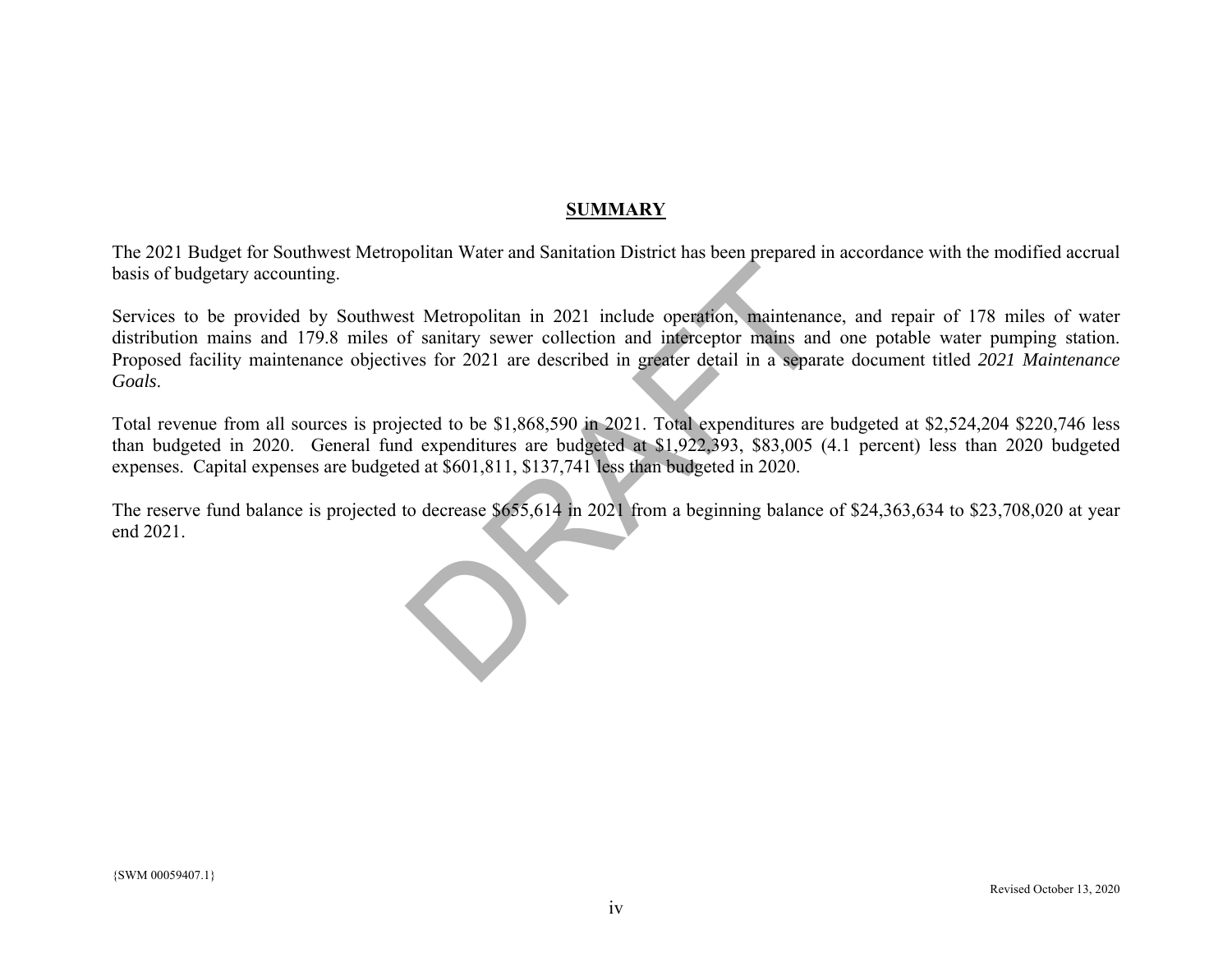# **REVENUE**

- $\bullet$ Total Revenue in 2021 is projected to be \$1,868,590, 15.2 percent less than 2020 budget revenue of \$2,204,250.
- $\bullet$ No tap administrative fees are budgeted for 2021 due to insignificant new development and construction activity.
- $\bullet$  In 2015 the Board of Directors imposed a service fee to be applied to all District customers. The service fee is to be used for operations, maintenance, and rehabilitation of the of the District facilities. The service fee is currently \$8.00 per month per ¾" equivalent service connection. The fee is imposed on customers' Denver Water bills, with the revenue collected by Denver Water and remitted to the District. Service fee revenue budgeted for 2021 is \$1,467,460 based on 15,286¼" equivalent taps.
- $\bullet$  Contract service fees consist of a biennial charge to the City of Littleton in the amount of \$7,500 to transport up to 13 cubic feet per second of wastewater flow from the City through Southwest Metropolitan's A & D line interceptors.
- $\bullet$ Water tap fees will remain at current levels; \$7,000 per 3/4" equivalent water tap and \$1,518 for a single family residence or equivalent sewer tap. System development fee revenue includes the sale of ten water and ten sewer taps in both the Wild Plum and Silver Leaf developments during 2021.
- $\bullet$  Investment income is projected to be \$121,820 6.5 percent of total District revenue. Revenue from investment income was 25.6 percent and 22.5 percent of total District revenue in 2018 and 2019, respectively. Investment income revenue is proposed to be \$222,680 less than estimated 2020 investment income of \$344,500. Recent economic conditions have significantly impacted market yields resulting in the decline in investment revenue. Investment yield is estimated to be .5 percent on District invested funds. imposed a service fee to be applied to all District custor<br>habilitation of the of the District facilities. The service f<br>The fee is imposed on customers' Denver Water bills,<br>ct. Service fee revenue budgeted for 2021 is \$1,
- $\bullet$  Other income, which includes office lease income, capital reimbursement income, and miscellaneous income, is budgeted at \$93,950.

Office lease income consists of Platte Canyon Water and Sanitation District's share of operating, maintenance and repair expenses for the administrative office and garage facility located at 8739 W. Coal Mine Ave. Platte Canyon is contractually obligated to pay 30% of all building costs to Southwest Metropolitan. Costs are billed monthly at a fixed rate and reconciled quarterly based on actual costs incurred. The lease income includes Platte Canyon's share of projected routine maintenance and repair costs and minor capital improvements. The budget for 2021 is \$58,950, \$25,500 more than the 2020 budget amount.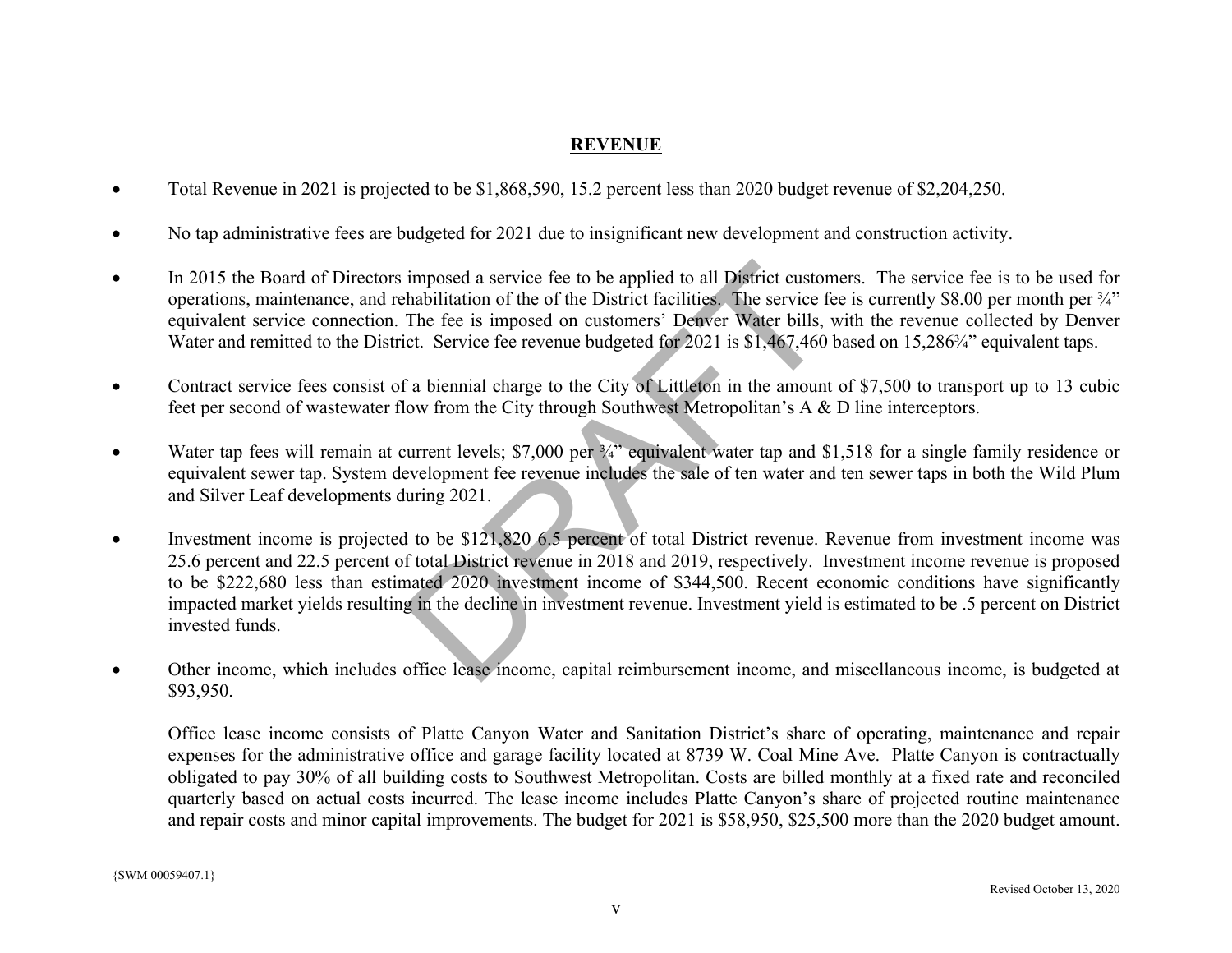This increase is due to the need for a roof replacement on the building projected to cost \$90,000 in which Platte Canyon's share will be \$27,000.

Miscellaneous income consists primarily of fire hydrant use fees which are assessed for use of District owned fire hydrants. The fire hydrant use fee of \$100 per month per hydrant is not proposed to change in 2021.

# **OPERATING EXPENSES**

- $\bullet$  Total expenses for 2021 are budgeted at \$2,524,204, 8.0 percent less than the 2020 budget of \$2,744,950. The 2021 budgeted amount for administration, operations, and maintenance is \$1,922,393 while capital expenditures are projected to be \$601,811.
- $\bullet$  Operations and maintenance costs are budgeted at \$1,922,393 which is 4.1 percent (\$83,005) less than the amount budgeted in 2020.

Water operating and maintenance costs consist of water maintenance materials and Southwest Metropolitan's share of labor, equipment, and overhead costs incurred by Platte Canyon. Costs are allocated between the two Districts in accordance with a comprehensive cost accounting model. The 2021 costs are budgeted at \$375,000 which reflects a 3.0% increase over the estimated amount for 2020.

Water contract maintenance for system failures is budgeted at \$100,000, which the same amount budgeted for 2020. Remedial maintenance and repair costs are budgeted at \$165,500, \$126,300 less than budgeted in 2020. Remedial costs consist of several water system components requiring some level of maintenance including valve repairs and replacements, and hydrant nozzle repairs and replacements. A detailed explanation of the maintenance services to be performed in Southwest Metropolitan in 2021 is presented in a separate report titled *2021 Maintenance Goals*. **OPERATING EXPENSES**<br>dgeted at \$2,524,204, 8.0 percent less than the 2020 bud<br>ations, and maintenance is \$1,922,393 while capital expe<br>sts are budgeted at \$1,922,393 which is 4.1 percent (\$83<br>sts are budgeted at \$1,922,393

Hogback Pump Station general maintenance includes repairs and maintenance of pump station equipment and the building located at 13399 W. Coal Mine Ave. These expenses are budgeted at \$9,000, the same amount budgeted in 2020. Telemetry includes costs associated with monitoring the building security system, the Supervisory Control and Data Acquisition (SCADA) system, and pump station alarm system. Telemetry is budgeted at \$5,000, \$12,000 less than the amount budgeted in 2020. The decrease is related to potential service maintenance and repairs required on the SCADA system being lower than previously considered. Utilities include costs associated with electric, gas, water, and sewer services and are budgeted at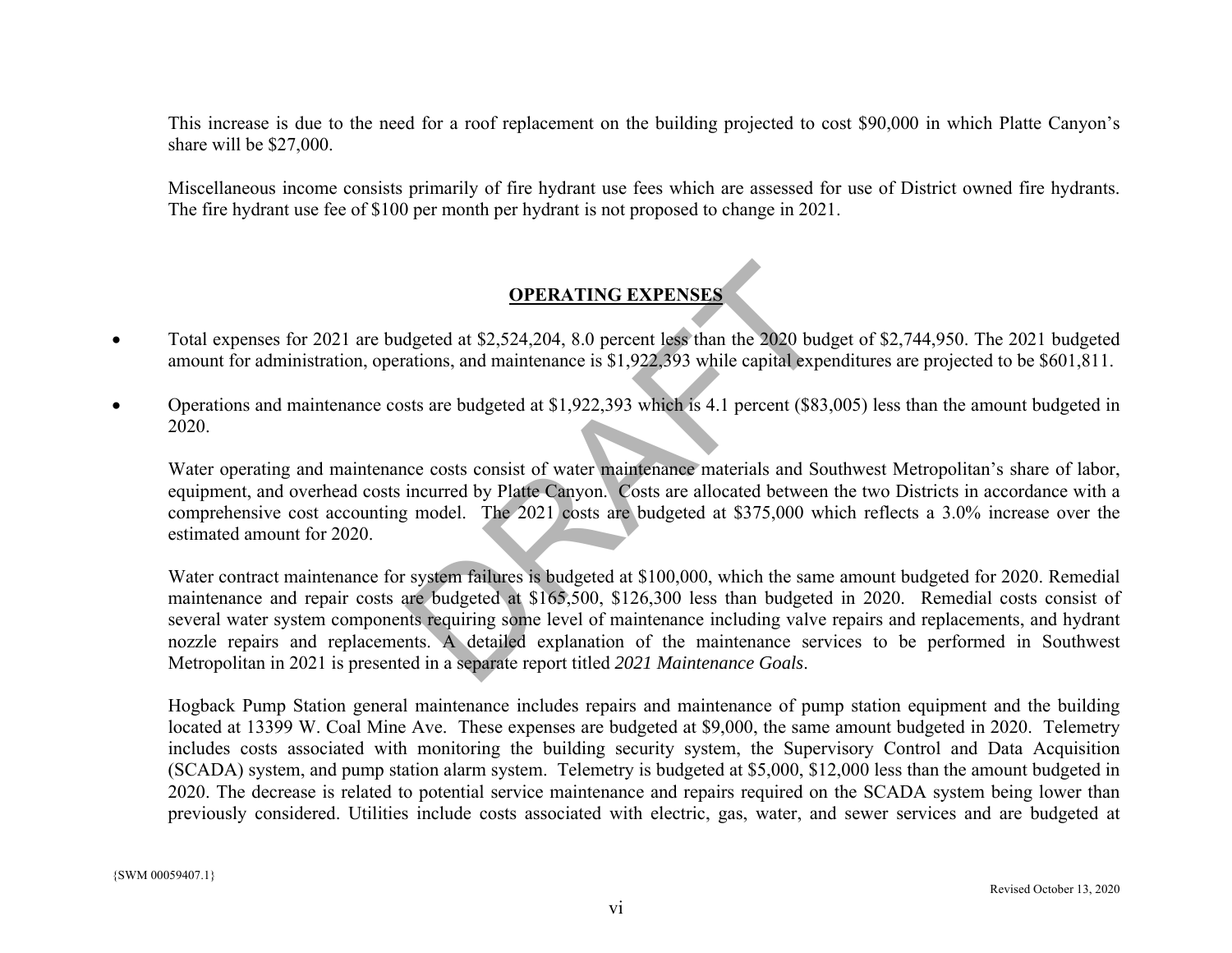#### \$25,500, the same amount budgeted in 2020.

Sewer operating and maintenance costs consist of sewer maintenance materials and Southwest Metropolitan's share of labor, equipment, and overhead costs incurred by Platte Canyon Water and Sanitation District. Costs are allocated between the two Districts in accordance with a comprehensive cost accounting model. The 2021 costs are budgeted at \$273,000 and represent no increase from the 2020 budget.

Sewer contract emergency maintenance includes system repairs and cleanup costs associated with sewer backups originating within District owned facilities. The amount budgeted for this line item remains \$20,000, the same amount budgeted in 2020. Remedial maintenance and repair costs are budgeted at \$50,000, equal to the amount budgeted in 2020. This projected expenditure is based on the estimated number of sewer point repairs anticipated to be conducted in 2021. A detailed explanation of the maintenance services to be accomplished in Southwest Metropolitan in 2021 is presented in a separate report titled *2021 Maintenance Goals*. ntenance includes system repairs and cleanup costs asso<br>The amount budgeted for this line item remains \$20,00<br>pair costs are budgeted at \$50,000, equal to the amou<br>stimated number of sewer point repairs anticipated to<br>e se

Sewer flow meter maintenance which includes repairs and maintenance to flow meter equipment situated on eight sanitary interceptors is budgeted at \$5,000, equal to the amount budgeted in 2020. Flow meter telemetry includes costs associated with monitoring the SCADA and alarm systems at each site. Telemetry is budgeted at \$6,000 in 2021, the same amount budgeted in 2020. Utility expenses are budgeted at \$1,750 which is equal to the amount budgeted in 2020.

General engineering services include expenditures for consulting and surveying services that are non-capital project related. The District issues tasks orders for specific engineering projects identified throughout the year. In 2020 a Risk and Resilience Assessment was initiated as mandated by the America's Water Infrastructure Act which will lead to the completion of an emergency response plan in early 2021. A condition assessment study budgeted for 2020 was delayed until 2021 and will be performed to provide a more detailed analysis of the condition of the District's high priority water mains. The 2021 budget includes \$60,000 for water related services and \$5,000 for sewer related services.

Engineering for mapping and geographical information related services is budgeted at \$10,000 in 2021, \$5,000 less than the amount budgeted in 2020. This budget expense covers updates and enhancements to the District's GIS and asset management programs.

Engineering services - backcharge include expenditures for plan review and inspection services for developer projects. These costs are backcharged to the developers to offset District costs incurred while performing the services. The 2021 budget includes \$5,500 for these services, which is equal to the amount budgeted in 2020.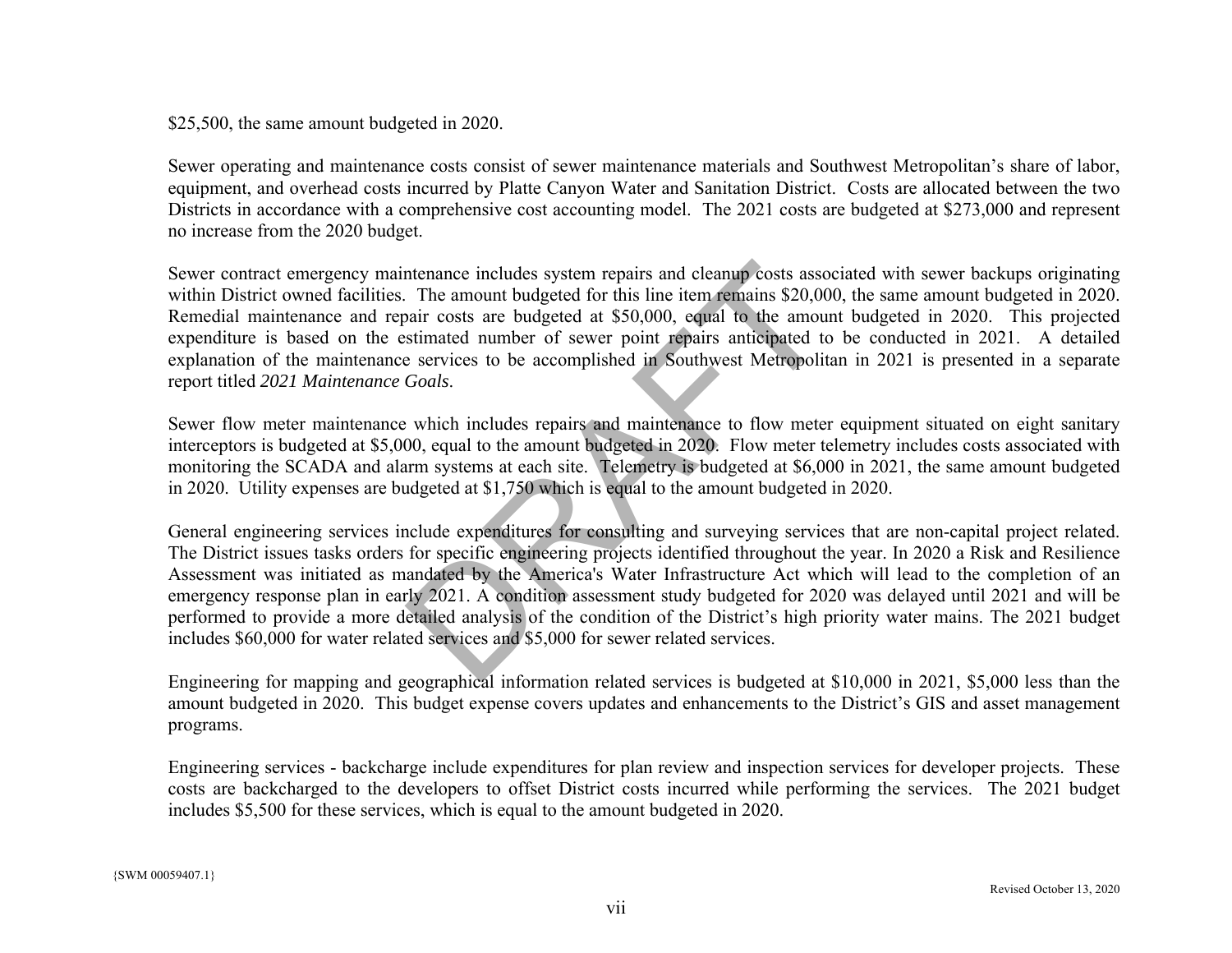$\bullet$  Administrative expenses for 2021 are budgeted at \$674,763 which reflects a \$23,310 or 3.6 percent increase from the amount budgeted in 2020.

Administration costs consist of Southwest Metropolitan's share of labor, equipment, and overhead costs incurred by Platte Canyon in accordance with an Intergovernmental Agreement between the two Districts. Shared costs are allocated to each District in accordance with a comprehensive cost accounting model. The 2021 costs are budgeted at \$580,160, which reflects a 3.0% increase over the estimated amount for 2020.

Office supplies include filing, printing and stationary type items. The amount budgeted for 2021, \$2,000, is based on historical expenditures.

Southwest Metropolitan is a member of selected trade and research related associations and organizations including the Colorado Special District Association. The 2021 budget for membership dues is \$2,000, the same amount budgeted in 2020.

There is no district board member election or special election proposed for 2021 so the budget amount is \$0.

The 2021 budget includes \$26,200 for newsletters and web site maintenance which is the same as the 2020 budgeted amount. The costs for the newsletters, \$25,500, includes printing, postage, and mailing for quarterly newsletters or postcards in 2021. Significant customer outreach is accomplished on the website and through social media platforms. The 2021 budget includes \$500 for the maintenance of the District website. Final and stationary type items. The amount budgeted<br>
member of selected trade and research related association. The 2021 budget for membership dues is \$2,000,<br>
er election or special election proposed for 2021 so the b<br>

Legal notices, budgeted at \$200 in 2021, include annual special district compliance notices such as the budget notice, election notice and advertisements for construction project bids.

Audit expenditures are budgeted at \$6,000, the same amount budgeted in 2020.

General legal services are budgeted at \$35,000, \$2,000 less than the amount budgeted in 2020 and more in line with the actual expense incurred in previous years.

Legal services-backcharge include expenditures for easement preparation services for developer projects. These expenses are backcharged to the developer. The 2021 budget includes \$5,000 for these services, the same amount budgeted in 2020.

The Rates and Fees Technical Advisory Committee (TAC) costs are budgeted at \$3,750. Membership dues were waived in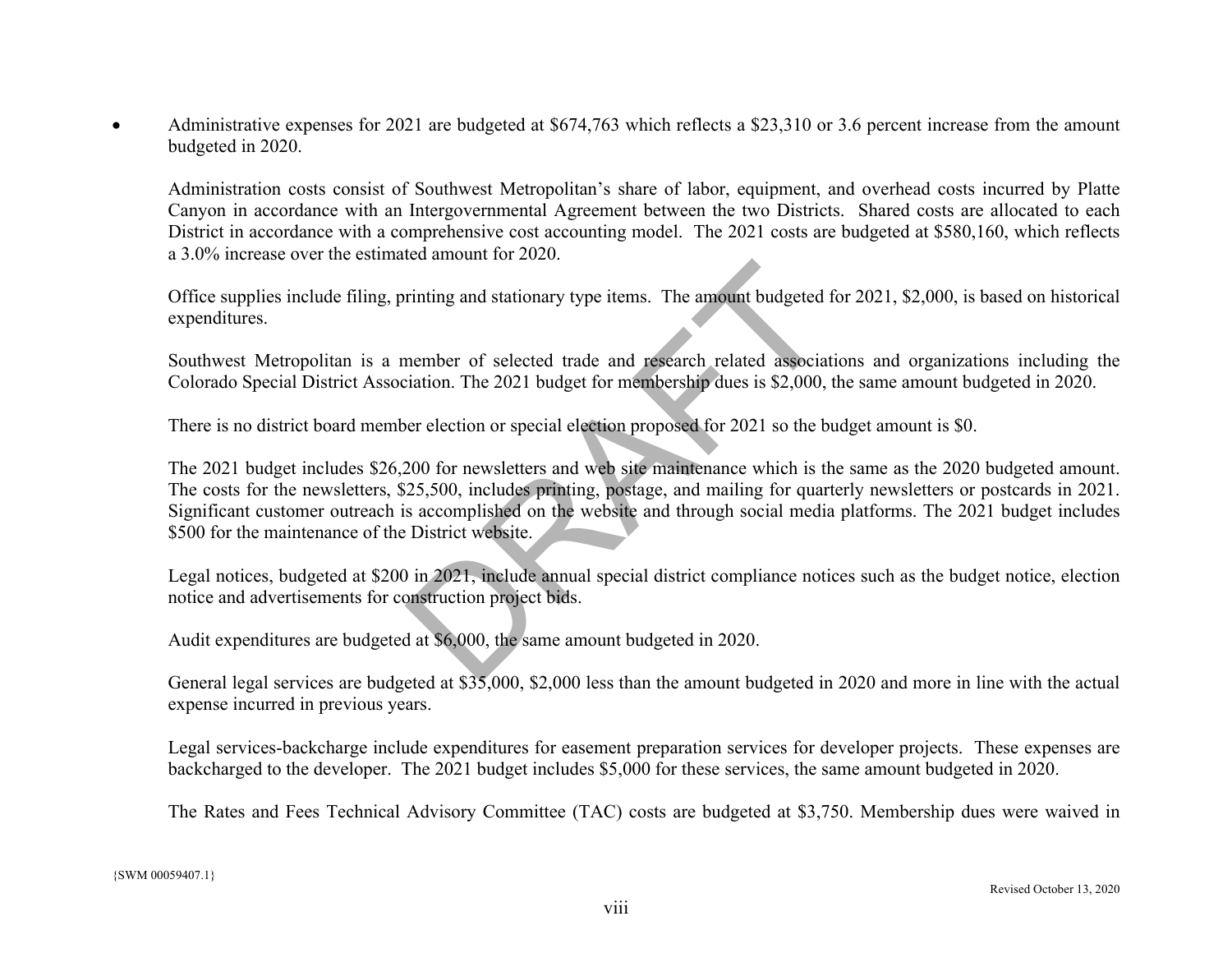2018 and 2019, but members determined a dues assessment in 2020 and 2021 of \$.30 per customer account was necessary to protect the reserve funds and increase revenue to participate in ongoing discussions with Denver Water.

Other general consulting costs are budgeted at \$1,000, the same amount budgeted in 2020.

- 0 Insurance coverage for general liability, property, directors and officers' liability, and basic commercial crime are obtained through the Colorado Special District Property and Liability Pool (CSDA). In addition, supplemental commercial crime coverage is obtained from another source. Other insurance includes the District's workers compensation insurance for the directors which is currently with CSDA. The total amount budgeted for these premiums in 2021 was \$16,090, \$100 more than the amount budgeted in 2020.
- $\bullet$  Building maintenance expenses include costs for landscaping, janitorial, heating and air condition maintenance, elevator maintenance, painting of interior and exterior of building, and other general repairs and maintenance of the office building. The amount budgeted for 2021 is \$43,000, \$3,000 less than the amount budgeted in 2020 and \$14,100 less than the estimate for 2020. During 2020, the replacement of fire sprinkler components in the amount of \$13,000, originally included as a capital budget item, was appropriately expensed. From Front Trumper in Summer includes the District's weaken ther source. Other insurance includes the District's weak of CSDA. The total amount budgeted for these premiums or and exterior of building, and other general rep

Office utilities are budgeted at \$36,410, \$3,110 more than the amount budgeted in 2020. The increase accommodates increases in utilities related to water service and an upgrade to the cable/internet network speed during 2020.

- $\bullet$ Directors' fees are budgeted at \$6,000 which assumes 100 percent attendance for all regularly scheduled meetings.
- $\bullet$  The District Directors are covered by the Federal Contributions Retirement Act (Social Security) and thus contribute 6.2 percent of wages to FICA. The District is also covered by the Federal Medicare Program and thus contributes 1.45 percent of employee wages to the program. The amount budgeted for these two programs for 2021 is \$480 based on \$6,000 of payroll.

# **CAPITAL EXPENSES**

- $\bullet$ Capital expenses for 2021 are budgeted at \$601,811, \$137,741 less than the amount budgeted in 2020.
- 0 One capital water project is budgeted for 2021. It consists of replacing 300 feet of 12-inch cast iron pipe in S. Holland Wy.

{SWM 00059407.1}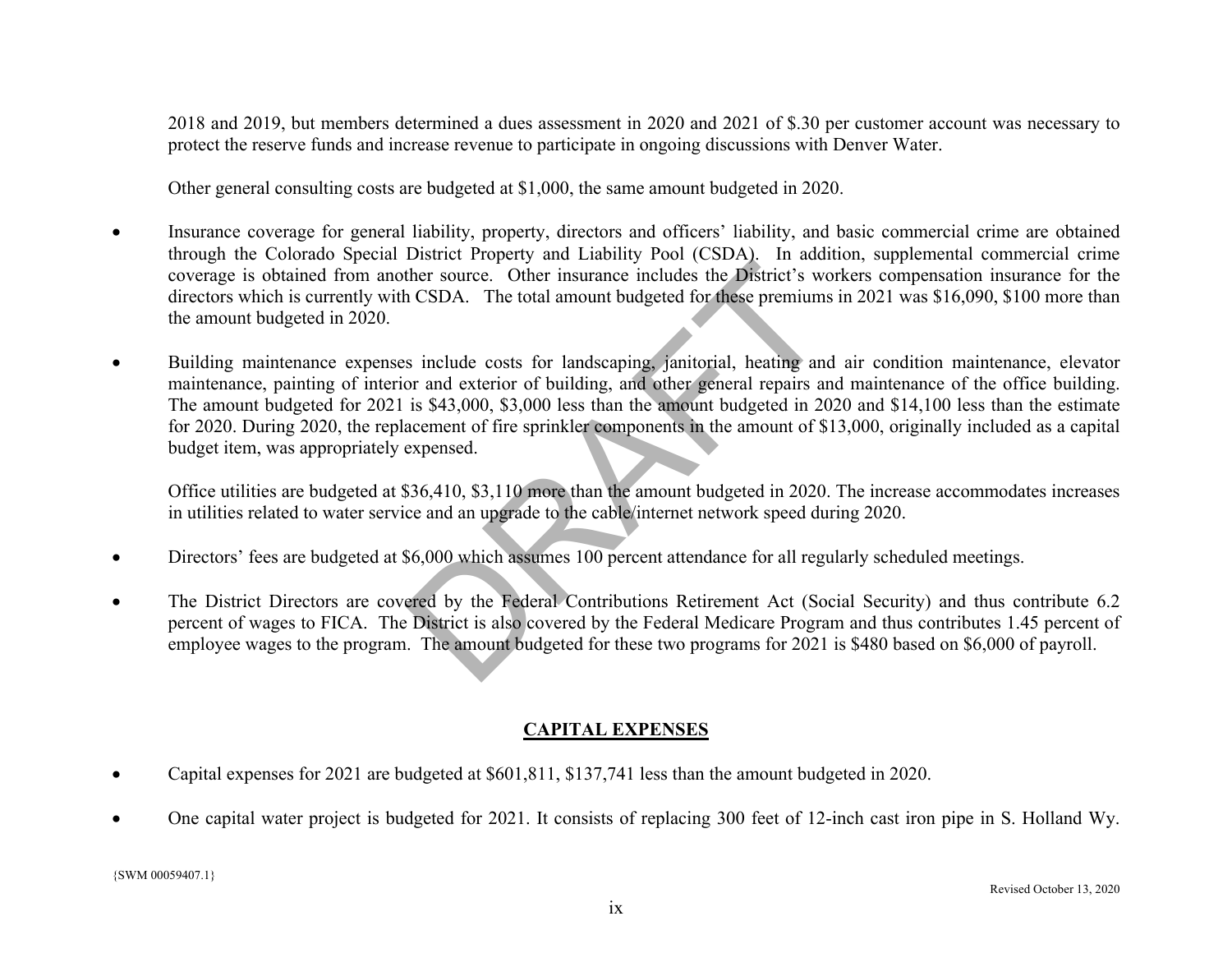between S. Garland St. and S. Garland Ct. in the Kipling Villas Subdivision at a cost of \$271,542. This project includes a culvert crossing which increases the cost by approximately \$150,000. Projected engineering design costs anticipated to be incurred on this 2021 project have been estimated for 2020 expenditure. Additionally, engineering costs estimated for the 2022 projects have been budgeted for 2021 so that the design may be completed to meet desired project timelines in 2022. A detailed explanation of all these projects are included in the District's *Capital Master Plan for 2021-2030*.

- $\bullet$  The 2021 budget includes \$25,000 for the annual contract for cured-in-place pipe (CIPP) sewer rehabilitation projects that will be scheduled on an as needed basis determined by the District's television inspection program.
- $\bullet$  Office Building projects included in the 2021 budget amount to \$115,000 for the replacement of the building roof and upstairs deck which serves as an emergency exit.
- $\bullet$  The 2021 capital expense budget includes an emergency reserve in the amount of \$56,058 as required by the TABOR Amendment.
- $\bullet$  The 2021 capital expense budget includes a 20 percent contingency for water and sewer capital projects in the amount of \$54,213.

# **PROPERTY TAXES**

 $\bullet$  Southwest Metropolitan will not certify a mill levy in 2021 for tax year 2020. The property tax schedule is included in the 2021 budget to provide information relative to property valuations within the District. Assessed valuations increased \$2,749,201 (.4 percent) in 2020. Eighty-three percent of the total property valuation is located in Jefferson County, fourteen percent in Arapahoe County and three percent in Douglas County. Solution is determined by the District's television inspection provided in the 2021 budget amount to \$115,000 for the replace and year.<br>Example 2021 budget amount to \$115,000 for the replace and year.<br>Example 20 percent co

#### **SUMMARY OF EXPENDITURES (EXHIBIT A)**

. Exhibit A provides a summary of District expenditures including non-appropriated depreciation and amortization of District assets. Total expenditures requiring appropriation in 2021 is \$2,524,204.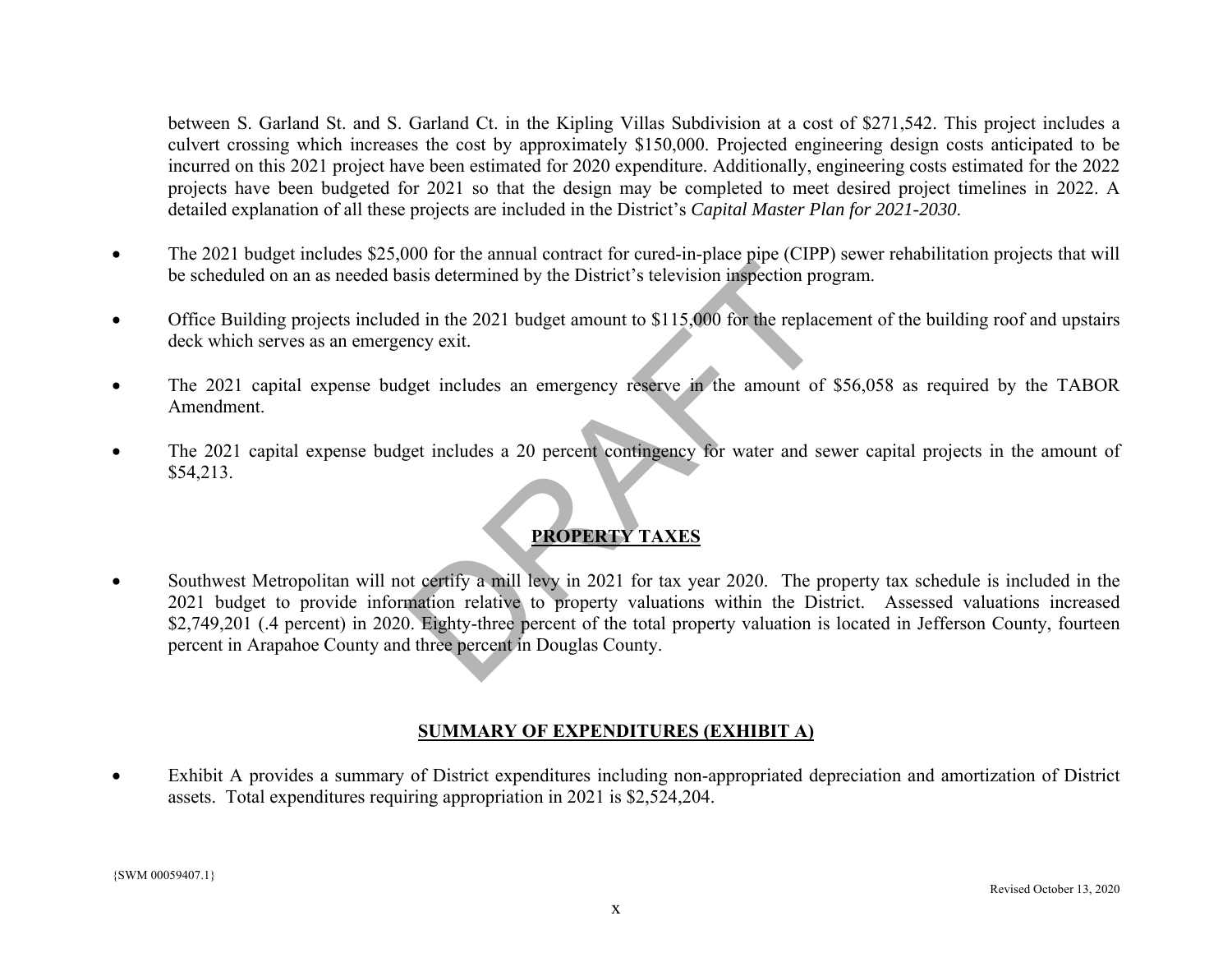#### **LEASE - PURCHASE AGREEMENTS**

. As required by *C.R.S. 29-1-103(3)(d)*, the 2021 budget includes a schedule for lease-purchase agreements. Southwest Metropolitan does not have any lease-purchase agreements requiring expenditure of funds in 2021.

# **TEN YEAR FINANCIAL PLAN**

- $\bullet$  The Ten-Year Financial Plan identifies a reserve fund balance amounting to \$24,363,634 at year end 2020. The fund balance is projected to decrease \$655,614 to \$23,708,020 at year end 2021. Over the ten-year planning period the reserve fund balance is projected to decrease \$6,985,352 to \$16,722,668 at year end 2030. It is the policy of the District to annually review and establish an adequate level of cash reserves for operations, capital improvements, debt service, and any other needs prescribed by the Board of Directors to meet expected service levels and provide adequate resources for infrastructure repair and replacement.
- $\bullet$  Service fee revenue increased in 2020 from an assessment of \$7.00 per month per ¾" equivalent water service connection to \$8.00 per month per <sup>3</sup>/4" equivalent water service connection. This increase was necessary in order maintain operating revenues at a level sufficient to fund operating expenses. Due to the economic downturn experienced during 2020 and the resulting significant decline in investment income the District will fall short in funding operating expenses between the years 2021 and 2026. The service fee is scheduled to increase by \$2.00 beginning in 2027, resulting in an assessment of \$10.00 per month, per equivalent ¾" water tap. Although a service fee increase is not desirable for the current budget year given the financial restraints caused by the pandemic a service fee increase may be necessary prior to 2027. Service fee revenue is projected to be the largest source of revenue providing approximately 71.8% of the total revenue over the ten-year planning period. **TEN YEAR FINANCIAL PLAN**<br>entifies a reserve fund balance amounting to \$24,363,634<br>to \$23,708,020 at year end 2021. Over the ten-year plan<br>52 to \$16,722,668 at year end 2030. It is the policy c<br>ash reserves for operations
- 0 The average interest rate for District invested funds is assumed to be .5 percent in 2021 and increase by 0.5 percent per year to a maximum 3.0 percent. With the decline in projected investment income growth over the ten-year planning period interest will provide 21.2 percent of the District's total revenue.
- $\bullet$  The District projects \$170,360 in tap fee revenue in 2021, \$340,720 in 2022, \$255,540 in 2023, and \$119,252 in 2024 at which time the District reaches buildout. Water and sewer tap fees are proposed to remain at current levels through the ten-year planning period: \$7,000 for a 3/4" water tap and \$1,518 for a single-family equivalent sewer tap.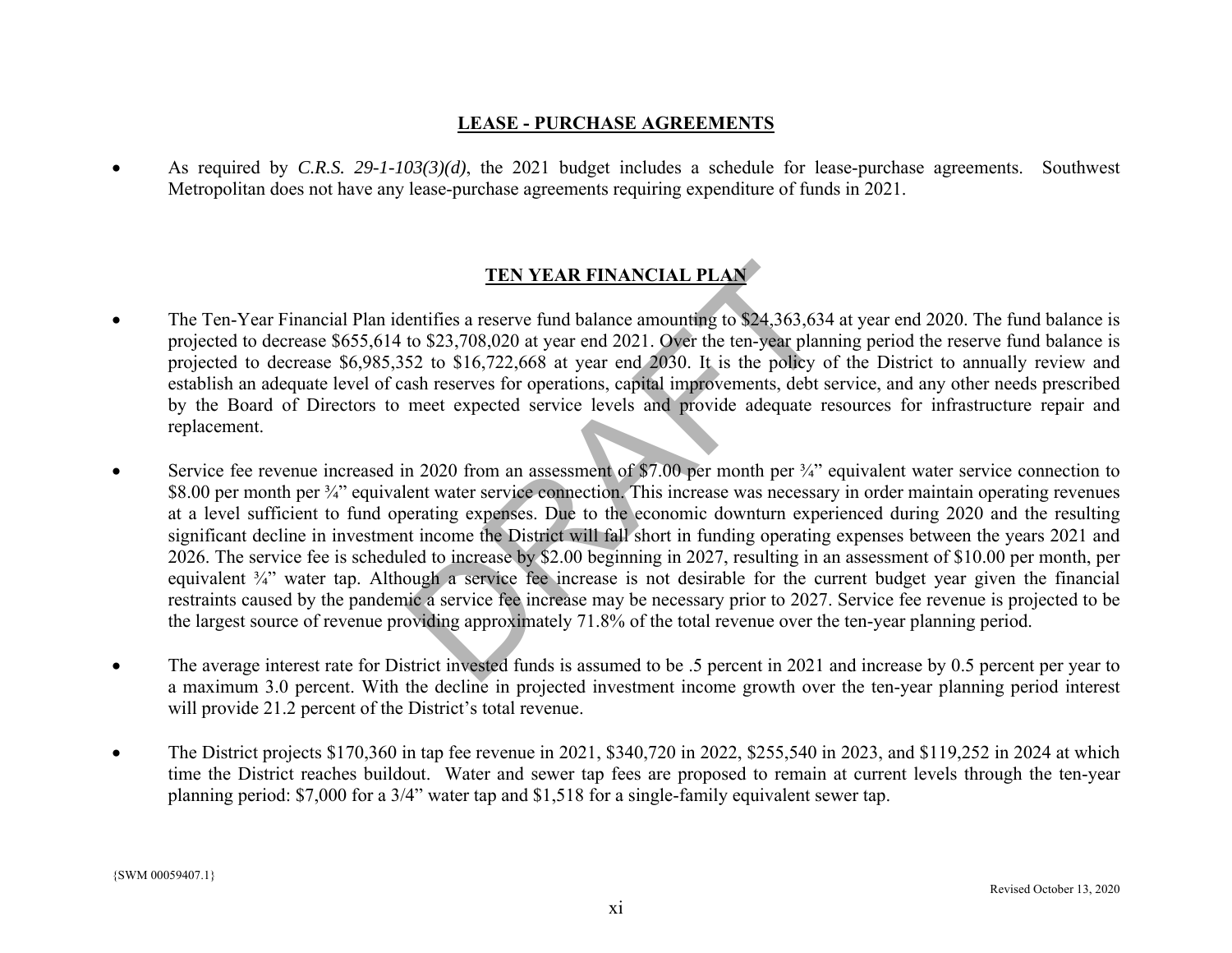- $\bullet$  Operating expenses are projected to increase 2.5% each year in 2021 through 2030. Over the ten-year planning period, operating expenses are projected to total \$21,518,275 or 71.1 percent of all District expenditures.
- $\bullet$  Capital expenses through 2030 are derived from the District's *Capital Master Plan for 2021-2030*. Long-term capital outlay in the ten-year planning period amounts to \$8,511,639. Of this amount \$3,283,878 or 38.6 percent is scheduled to be replaced in 2030.



*S:\data\WPDOCS\FORM\Word Files\SW 2021 Budget Report.100820.doc*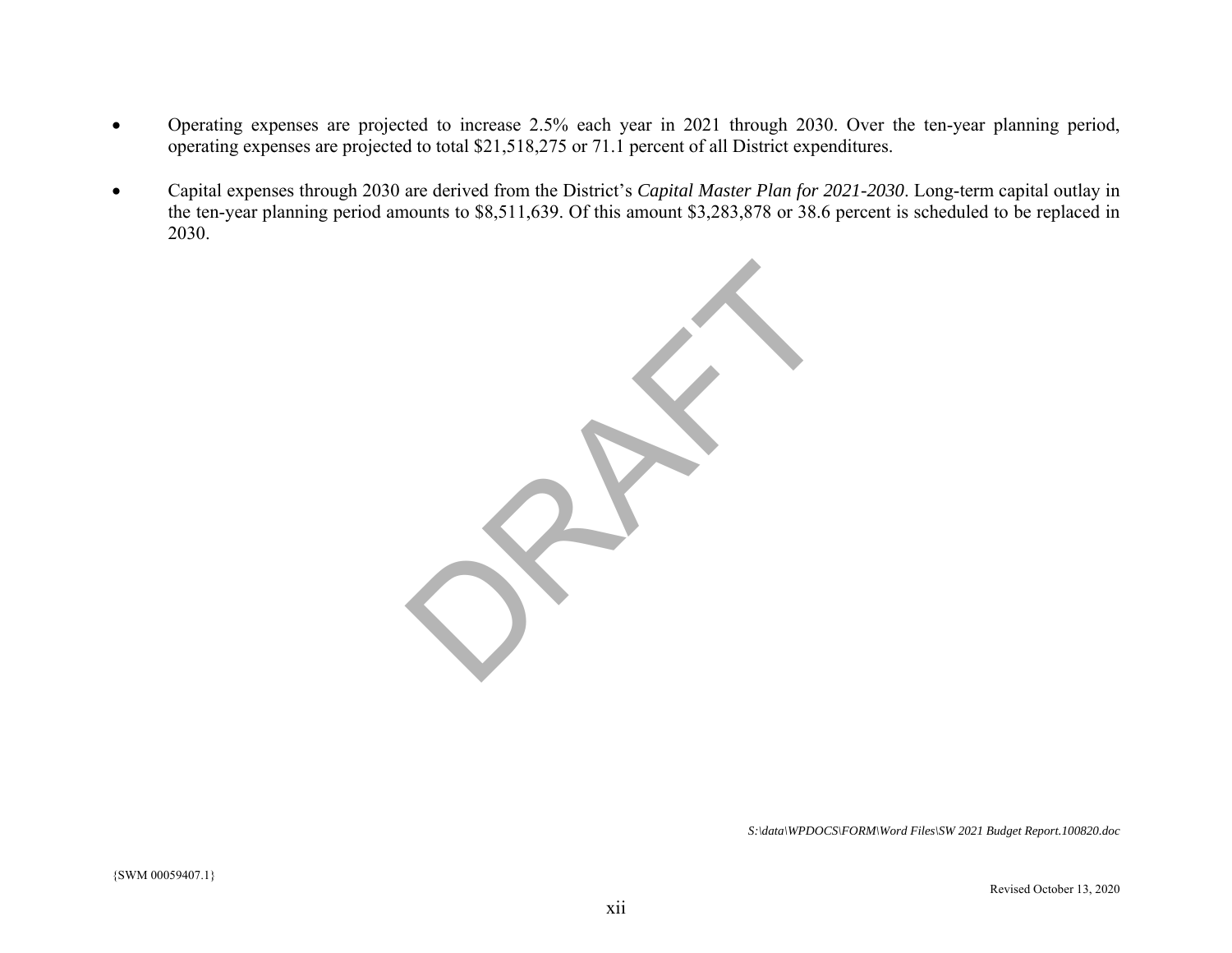# **BUDGET - 2021**

# **REVENUE**

|                                | <b>ACTUAL</b><br>2018 | <b>ACTUAL</b><br>2019 | <b>BUDGET</b><br>2020 | <b>ESTIMATED</b><br>2020 | <b>BUDGET</b>    | <b>CHANGE</b><br><b>FROM</b><br>2021 2020 BUDGET |
|--------------------------------|-----------------------|-----------------------|-----------------------|--------------------------|------------------|--------------------------------------------------|
| <b>BEGINNING FUNDS</b>         | 24,614,092            | 23,594,178            | 24,681,079            | 24,851,419               | 24,363,634       |                                                  |
| <b>ADMINISTRATIVE FEES</b>     |                       |                       |                       |                          |                  |                                                  |
| Tap Administrative Fees        | 2,500                 | 1,525                 | $\theta$              | $\boldsymbol{0}$         | $\boldsymbol{0}$ | $\mathbf{0}$                                     |
| <b>SUB-TOTAL</b>               | 2,500                 | 1,525                 | $\boldsymbol{0}$      | $\boldsymbol{0}$         | $\bf{0}$         | $\bf{0}$                                         |
| <b>SERVICE FEES</b>            |                       |                       |                       |                          |                  |                                                  |
| <b>Service Fees</b>            | 902,976               | 1,273,375             | 1,445,180             | 1,466,500                | 1,467,460        | 22,280                                           |
| <b>SUB-TOTAL</b>               | 902,976               | 1,273,375             | 1,445,180             | 1,466,500                | 1,467,460        | 22,280                                           |
| <b>CONTRACT SERVICE FEES</b>   |                       |                       |                       |                          |                  |                                                  |
| City of Littleton              | 15,000                | 15,000                | 15,000                | 15,000                   | 15,000           | $\boldsymbol{0}$                                 |
| <b>SUB-TOTAL</b>               | 15,000                | 15,000                | 15,000                | 15,000                   | 15,000           | $\bf{0}$                                         |
| <b>SYSTEM DEVELOPMENT FEES</b> |                       |                       |                       |                          |                  |                                                  |
| Water Tap Fees                 |                       | 854,000               | 140,000               | 70,000                   | 140,000          | $\mathbf{0}$                                     |
| Sewer Tap Fees                 | 8,908                 | 429,458               | 22,000                | 16,439                   | 30,360           | 8,360                                            |
| <b>Annexation Fees</b>         | $\theta$              | $\theta$              | $\theta$              | $\boldsymbol{0}$         | $\boldsymbol{0}$ | $\boldsymbol{0}$                                 |
| <b>SUB-TOTAL</b>               | 8,908                 | 1,283,458             | 162,000               | 86,439                   | 170,360          | 8,360                                            |
| <b>INVESTMENT INCOME</b>       |                       |                       |                       |                          |                  |                                                  |
| Net Investment Income          | 364,252               | 768,936               | 493,620               | 344,500                  | 121,820          | (371, 800)                                       |
| <b>SUB-TOTAL</b>               | 364,252               | 768,936               | 493,620               | 344,500                  | 121,820          | (371, 800)                                       |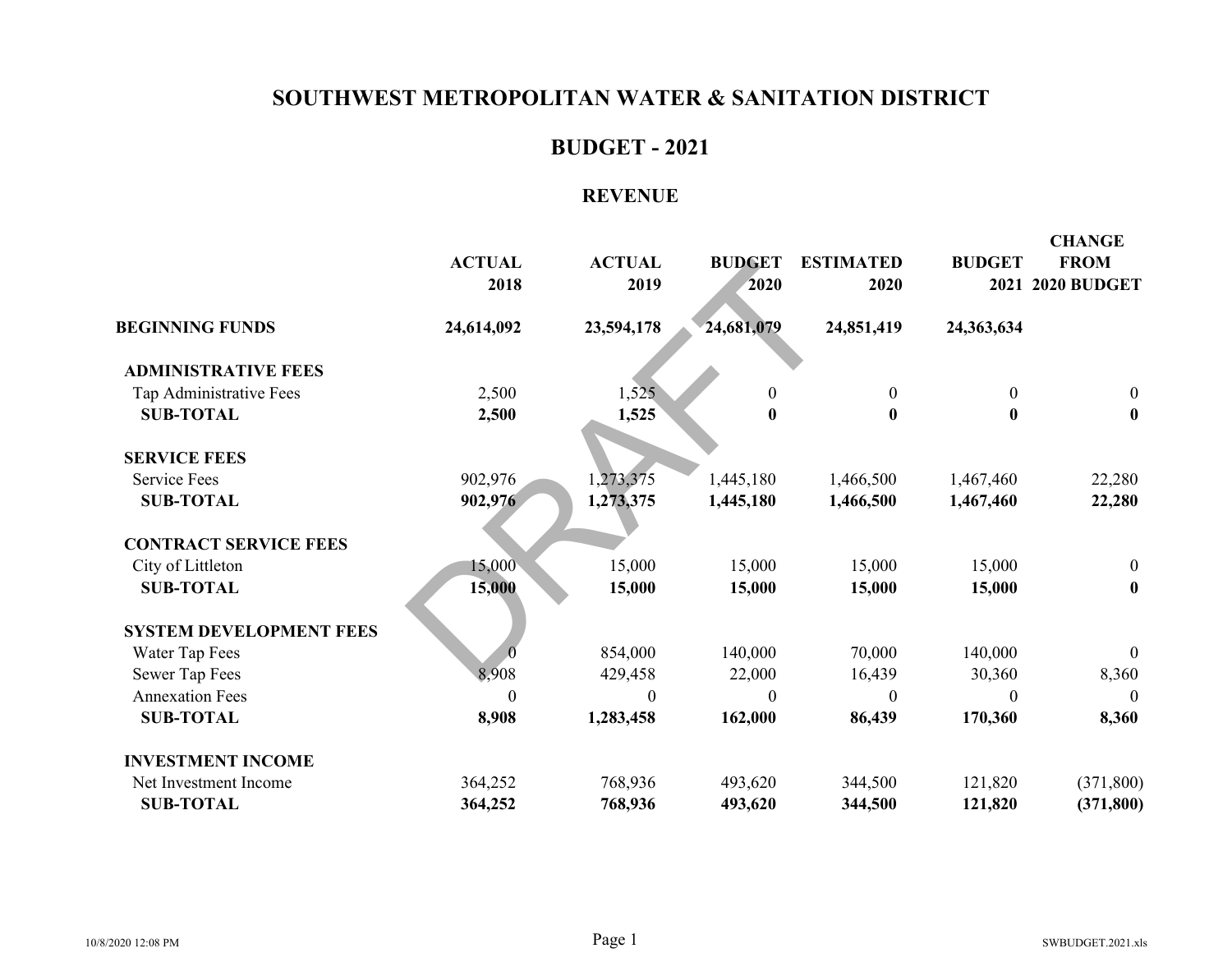### **BUDGET - 2021**

#### **REVENUE**

|                               |               |               |               |                  |               | <b>CHANGE</b>    |
|-------------------------------|---------------|---------------|---------------|------------------|---------------|------------------|
|                               | <b>ACTUAL</b> | <b>ACTUAL</b> | <b>BUDGET</b> | <b>ESTIMATED</b> | <b>BUDGET</b> | <b>FROM</b>      |
|                               | 2018          | 2019          | 2020          | 2020             |               | 2021 2020 BUDGET |
|                               |               |               |               |                  |               |                  |
| <b>OTHER INCOME</b>           |               |               |               |                  |               |                  |
| Office Lease                  | 56,910        | 31,280        | 33,450        | 32,950           | 58,950        | 25,500           |
| Plan review / Inspection Fees | 48,385        | 33,606        | 45,000        | 36,000           | 25,000        | (20,000)         |
| Miscellaneous                 | 24,897        | 15,130        | 10,000        | 3,200            | 10,000        | $\theta$         |
| <b>SUB-TOTAL</b>              | 130,192       | 80,016        | 88,450        | 72,150           | 93,950        | 5,500            |
| <b>TOTAL REVENUE</b>          | 1,423,828     | 3,422,310     | 2,204,250     | 1,984,589        | 1,868,590     | (335,660)        |
|                               |               |               |               |                  |               |                  |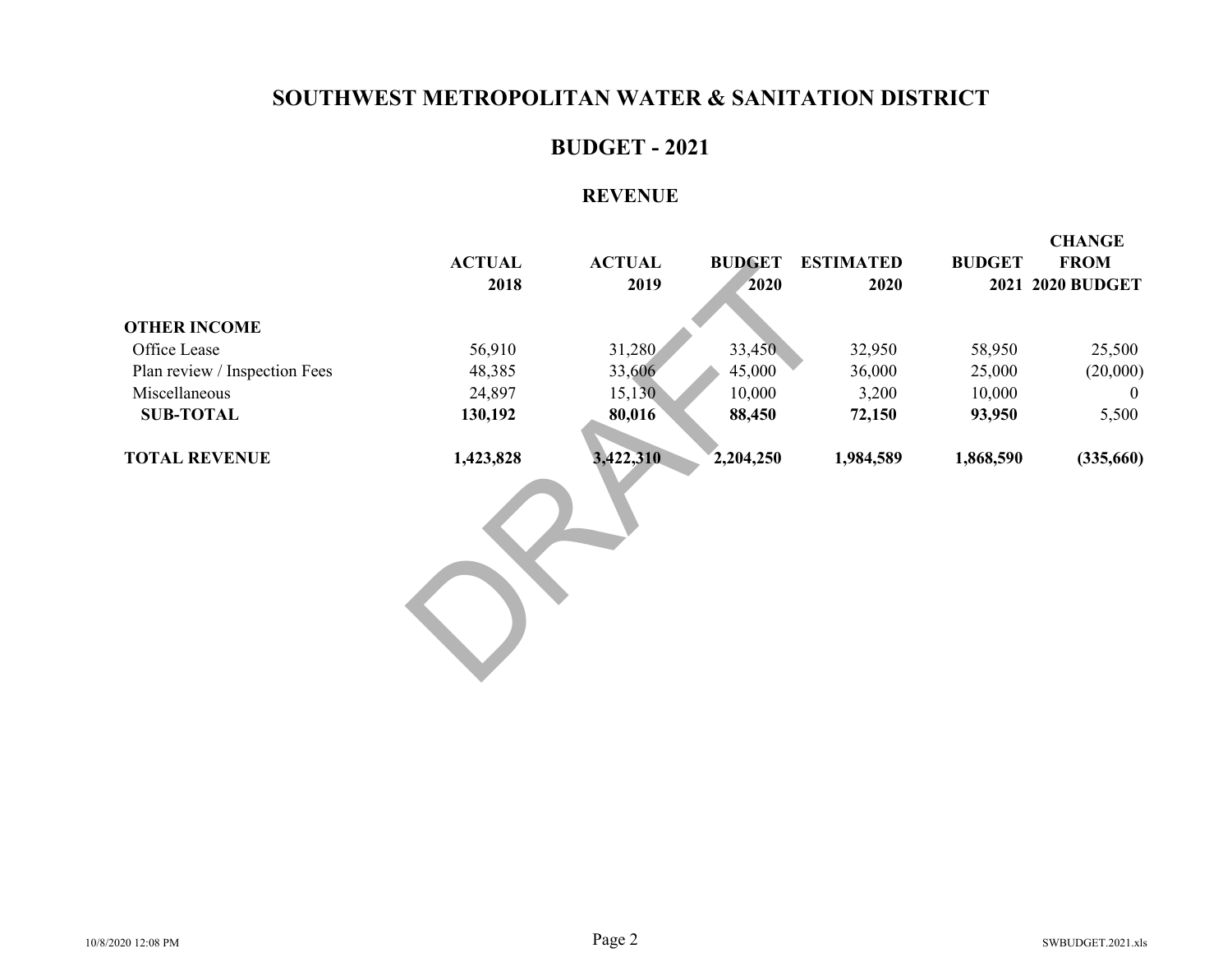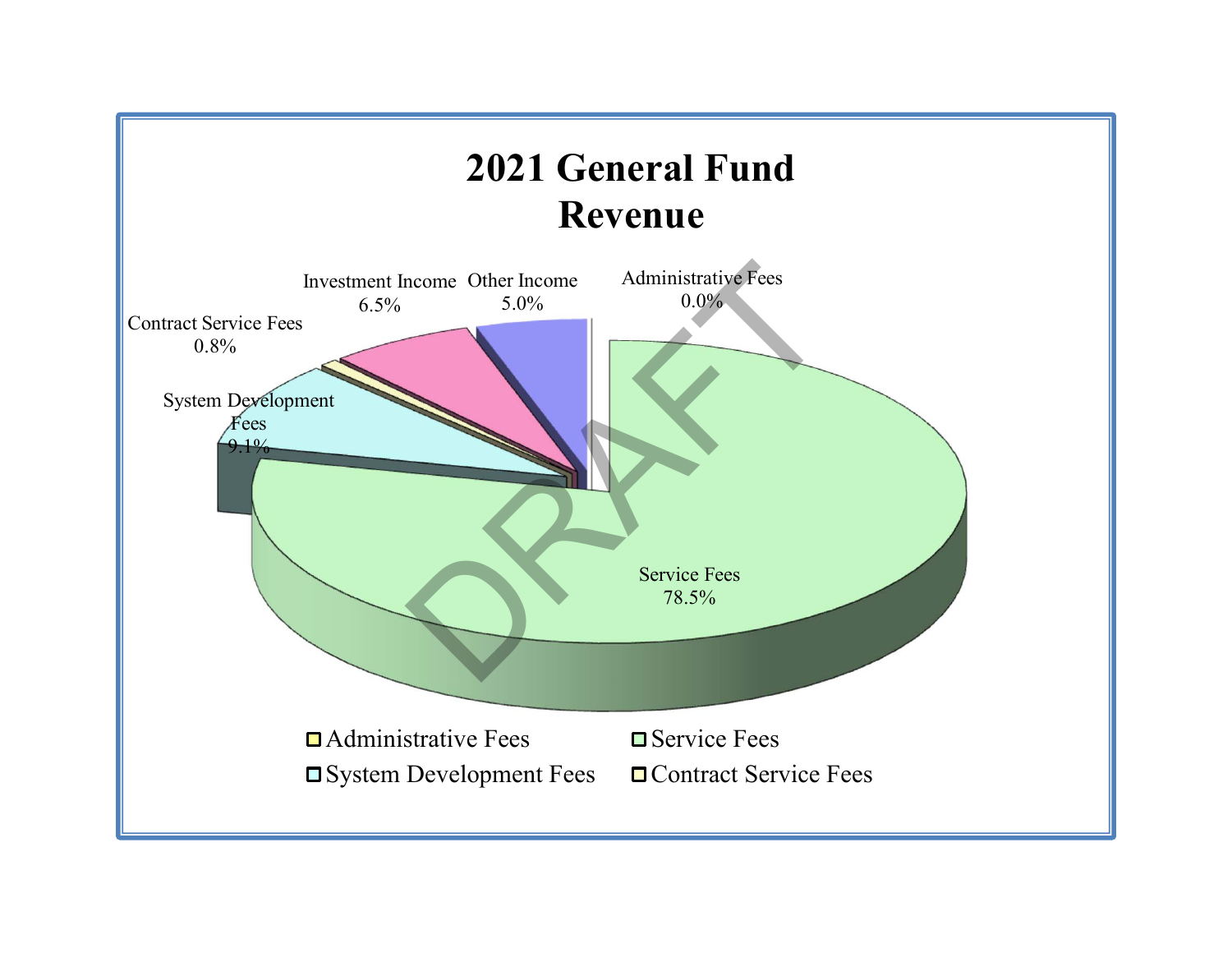# **BUDGET - 2021**

|                                     |                       |                       |                       |                          | <b>BUDGET</b> | <b>CHANGE</b><br><b>FROM</b> |
|-------------------------------------|-----------------------|-----------------------|-----------------------|--------------------------|---------------|------------------------------|
|                                     | <b>ACTUAL</b><br>2018 | <b>ACTUAL</b><br>2019 | <b>BUDGET</b><br>2020 | <b>ESTIMATED</b><br>2020 | 2021          | 2020 BUDGET                  |
| <b>OPERATING EXPENSES</b>           |                       |                       |                       |                          |               |                              |
| <b>OPERATIONS &amp; MAINTENANCE</b> |                       |                       |                       |                          |               |                              |
| Water - Operation & Maintenance     | 331,518               | 367,686               | 358,575               | 373,000                  | 375,000       | 16,425                       |
| Water - Contract Maintenance        |                       |                       |                       |                          |               |                              |
| Emergency                           | 69,441                | 279,653               | 100,000               | 102,000                  | 100,000       | $\theta$                     |
| Remedial                            | 311,194               | 39,791                | 291,800               | 290,500                  | 165,500       | (126,300)                    |
| Hogback Pump Station                |                       |                       |                       |                          |               |                              |
| General                             | 8,378                 | 8,540                 | 9,000                 | 6,810                    | 9,000         | $\theta$                     |
| Telemetry                           | 2,181                 | 2,383                 | 17,000                | 3,100                    | 5,000         | (12,000)                     |
| Utilities                           | 20,505                | 22,845                | 25,500                | 24,900                   | 25,500        |                              |
| Water Pressure Monitoring           | $\Omega$              | $\theta$              | $\theta$              | 16,031                   | 15,350        | 15,350                       |
| Sewer - Operation & Maintenance     | 225,179               | 285,593               | 273,000               | 269,260                  | 273,000       | $\boldsymbol{0}$             |
| Sewer - Contract Maintenance        |                       |                       |                       |                          |               |                              |
| Emergency                           | $\boldsymbol{0}$      | $\boldsymbol{0}$      | 20,000                | 7,275                    | 20,000        | $\boldsymbol{0}$             |
| Remedial                            | $\boldsymbol{0}$      | 8,000                 | 50,000                | 20,000                   | 50,000        | $\mathbf{0}$                 |
| <b>Sewer Flow Meters</b>            |                       |                       |                       |                          |               |                              |
| General                             | 128                   | 727                   | 5,000                 | 240                      | 5,000         | $\boldsymbol{0}$             |
| Telemetry                           | 5,896                 | 7,271                 | 6,000                 | 5,890                    | 6,000         | $\boldsymbol{0}$             |
| <b>Utilities</b>                    | 1,632                 | 1,557                 | 1,750                 | 1,620                    | 1,750         | $\boldsymbol{0}$             |
| <b>Utility Notification</b>         | 10,602                | 10,748                | 12,500                | 10,045                   | 12,500        | $\theta$                     |
| Professional & Consulting           |                       |                       |                       |                          |               |                              |
| Engineering - Water                 | 1,338                 | 625                   | 30,000                | 23,580                   | 60,000        | 30,000                       |
| Engineering - Sewer                 | 255                   | 7,025                 | 30,000                | 870                      | 5,000         | (25,000)                     |
| Engineering - GIS                   | 27,621                | 11,240                | 15,000                | 8,875                    | 10,000        | (5,000)                      |
| Engineering - Backcharge            | 5,203                 | 2,096                 | 5,500                 | $\Omega$                 | 5,500         |                              |
| <b>SUB-TOTAL</b>                    | 1,021,071             | 1,055,780             | 1,250,625             | 1,163,996                | 1,144,100     | (106, 525)                   |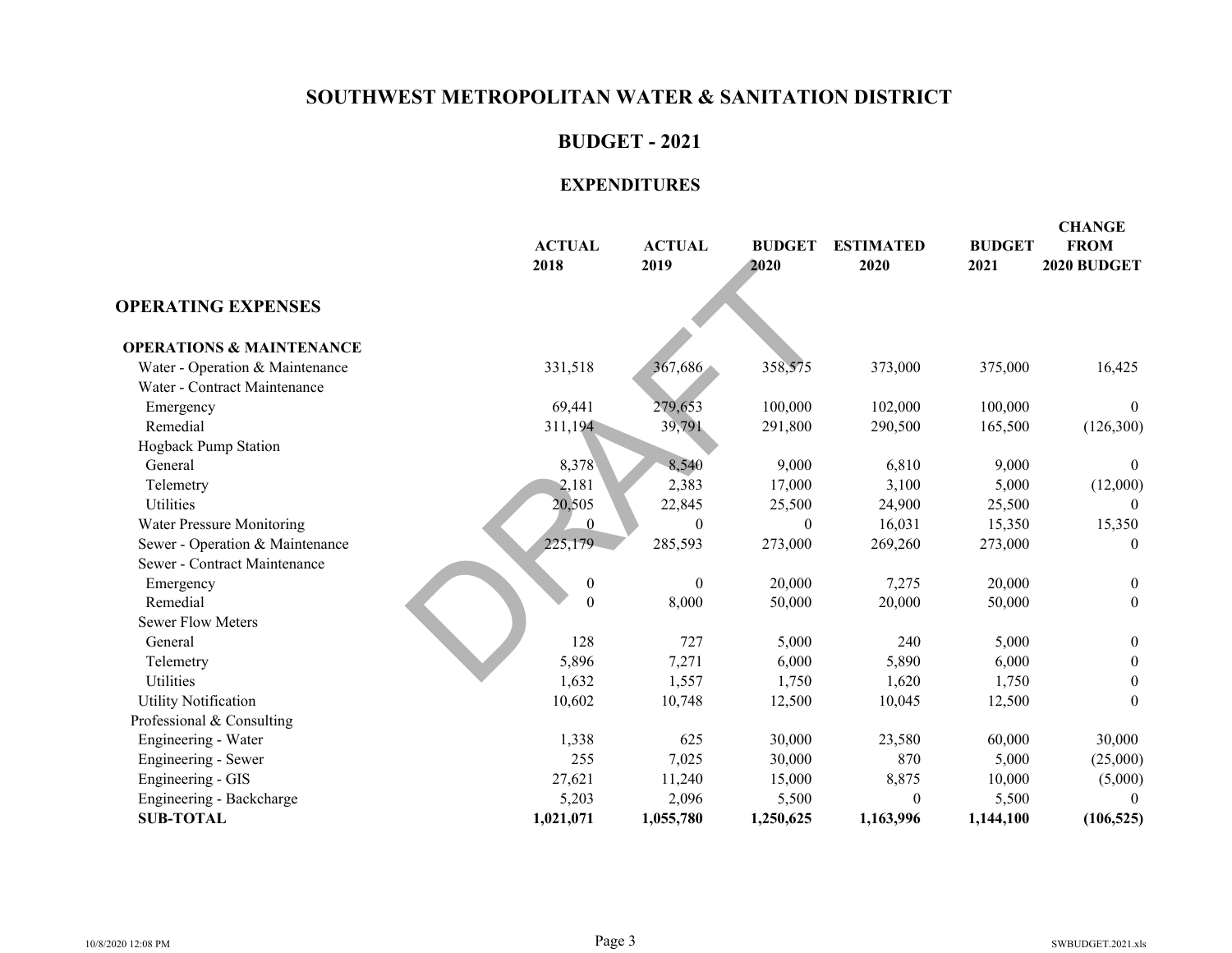#### **BUDGET - 2021**

|                                         | <b>ACTUAL</b><br>2018 | <b>ACTUAL</b><br>2019 | <b>BUDGET</b><br>2020 | <b>ESTIMATED</b><br>2020 | <b>BUDGET</b><br>2021 | <b>CHANGE</b><br><b>FROM</b><br>2020 BUDGET |
|-----------------------------------------|-----------------------|-----------------------|-----------------------|--------------------------|-----------------------|---------------------------------------------|
| <b>OPERATING EXPENSES (cont.)</b>       |                       |                       |                       |                          |                       |                                             |
| <b>ADMINISTRATION</b>                   |                       |                       |                       |                          |                       |                                             |
| General Office Administration           |                       |                       |                       |                          |                       |                                             |
| Administration                          | 489,800               | 535,390               | 552,850               | 563,260                  | 580,160               | 27,310                                      |
| Office Supplies & Expense               | 2,008                 | 1,359                 | 2,000                 | 910                      | 2,000                 | $\theta$                                    |
| <b>Dues</b>                             | 1,977                 | 1,738                 | 2,000                 | 1,740                    | 2,000                 | $\theta$                                    |
| Election                                | 103                   | $\Omega$              | 2,000                 | 45                       | $\theta$              | (2,000)                                     |
| DWD collection fee                      | 13,653                | 13,653                | 13,653                | 13,653                   | 13,653                | $\theta$                                    |
| <b>Public Relations</b>                 |                       |                       |                       |                          |                       |                                             |
| Newsletters                             | 47,950                | 25,007                | 25,500                | 25,572                   | 25,500                | $\mathbf{0}$                                |
| Website / Other                         | 703                   | $\theta$              | 500                   | 135                      | 500                   | $\boldsymbol{0}$                            |
| <b>Legal Notices</b>                    | 82                    | 91                    | 200                   | 105                      | 200                   | $\boldsymbol{0}$                            |
| Professional & Consulting               |                       |                       |                       |                          |                       |                                             |
| Audit                                   | 5,550                 | 5,700                 | 6,000                 | 5,700                    | 6,000                 | $\mathbf{0}$                                |
| Legal - General                         | 32,279                | 30,959                | 37,000                | 25,800                   | 35,000                | (2,000)                                     |
| Legal - Backcharge                      | 2,263                 | 3,186                 | 5,000                 | 5,035                    | 5,000                 | $\theta$                                    |
| Technical Advisory Committee (TAC)      | $\boldsymbol{0}$      | $\theta$              | 3,750                 | 3,750                    | 3,750                 | $\theta$                                    |
| Other                                   | $\Omega$              | $\theta$              | 1,000                 | $\mathbf{0}$             | 1,000                 | $\Omega$                                    |
| <b>SUB-TOTAL</b>                        | 596,368               | 617,083               | 651,453               | 645,705                  | 674,763               | 23,310                                      |
| <b>INSURANCE</b>                        |                       |                       |                       |                          |                       |                                             |
| Property/Inland Marine                  | 5,201                 | 4,915                 | 6,240                 | 5,107                    | 6,240                 | $\boldsymbol{0}$                            |
| General Liability                       | 4,644                 | 4,143                 | 4,800                 | 4,650                    | 4,800                 | $\Omega$                                    |
| Directors & Officers / Commercial Crime | 4,620                 | 4,483                 | 4,750                 | 4,822                    | 4,850                 | 100                                         |
| Bonds & Other                           | 197                   | 197                   | 200                   | 197                      | 200                   | $\Omega$                                    |
| <b>SUB-TOTAL</b>                        | 14,662                | 13,738                | 15,990                | 14,776                   | 16,090                | 100                                         |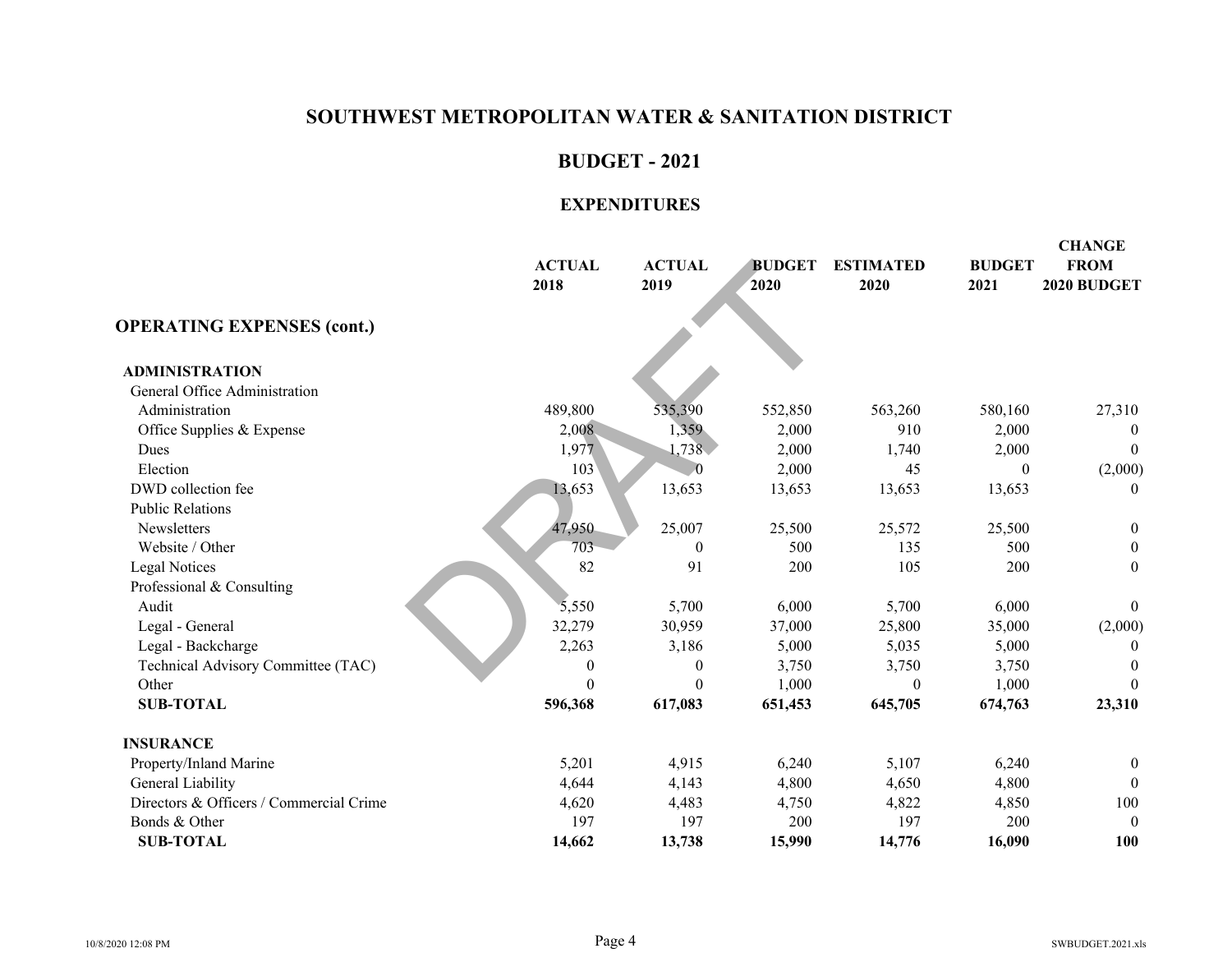#### **BUDGET - 2021**

|                                     | <b>ACTUAL</b><br>2018 | <b>ACTUAL</b><br>2019 | <b>BUDGET</b><br>2020 | <b>ESTIMATED</b><br>2020 | <b>BUDGET</b><br>2021 | <b>CHANGE</b><br><b>FROM</b><br>2020 BUDGET |
|-------------------------------------|-----------------------|-----------------------|-----------------------|--------------------------|-----------------------|---------------------------------------------|
| <b>OPERATING EXPENSES (cont.)</b>   |                       |                       |                       |                          |                       |                                             |
| <b>BUILDING MAINTENANCE</b>         |                       |                       |                       |                          |                       |                                             |
| Maintenance                         | 122,766               | 46,257                | 46,000                | 57,100                   | 43,000                | (3,000)                                     |
| Utilities                           |                       |                       |                       |                          |                       |                                             |
| Telephone/Security                  | 13,800                | 21,443                | 14,500                | 16,540                   | 16,690                | 2,190                                       |
| Gas & Electric                      | 14,475                | 14,055                | 16,000                | 12,250                   | 16,000                | $\Omega$                                    |
| Water & Sewer                       | 2,040                 | 3,029                 | 2,800                 | 3,650                    | 3,720                 | 920                                         |
| <b>SUB-TOTAL</b>                    | 153,081               | 84,784                | 79,300                | 89,540                   | 79,410                | <b>110</b>                                  |
| <b>MISCELLANEOUS</b>                |                       |                       |                       |                          |                       |                                             |
| Directors Fees                      | 5,600                 | 5,300                 | 6,000                 | 5,700                    | 6,000                 | $\overline{0}$                              |
| Social Security                     | 428                   | 405                   | 480                   | 436                      | 480                   |                                             |
| Other                               | 536                   | 550                   | 1,550                 | 950                      | 1,550                 | $\theta$                                    |
| <b>SUB-TOTAL</b>                    | 6,564                 | 6,255                 | 8,030                 | 7,086                    | 8,030                 | $\mathbf{0}$                                |
| <b>SUB-TOTAL OPERATING EXPENSES</b> | 1,791,746             | 1,777,640             | 2,005,398             | 1,921,103                | 1,922,393             | (83,005)                                    |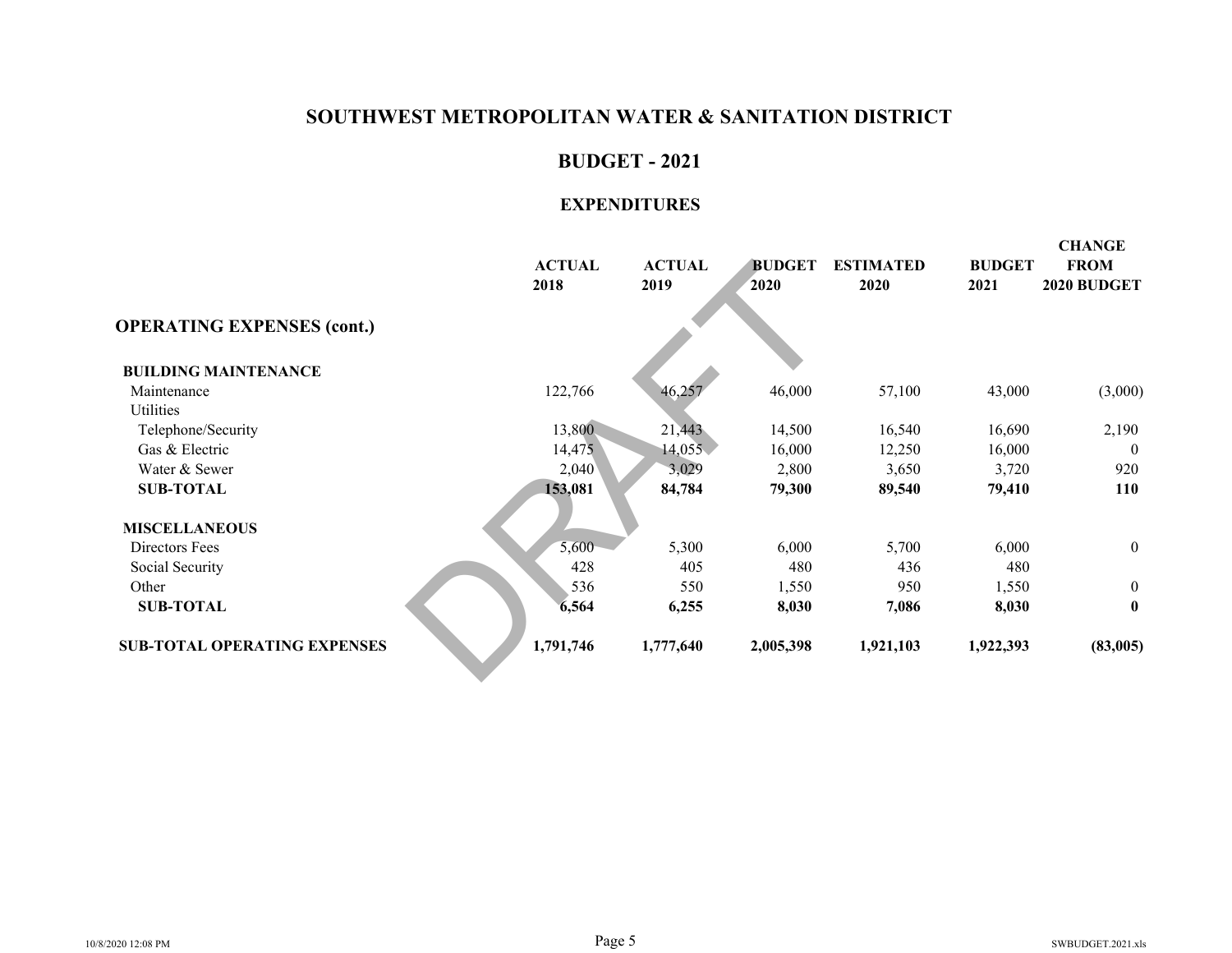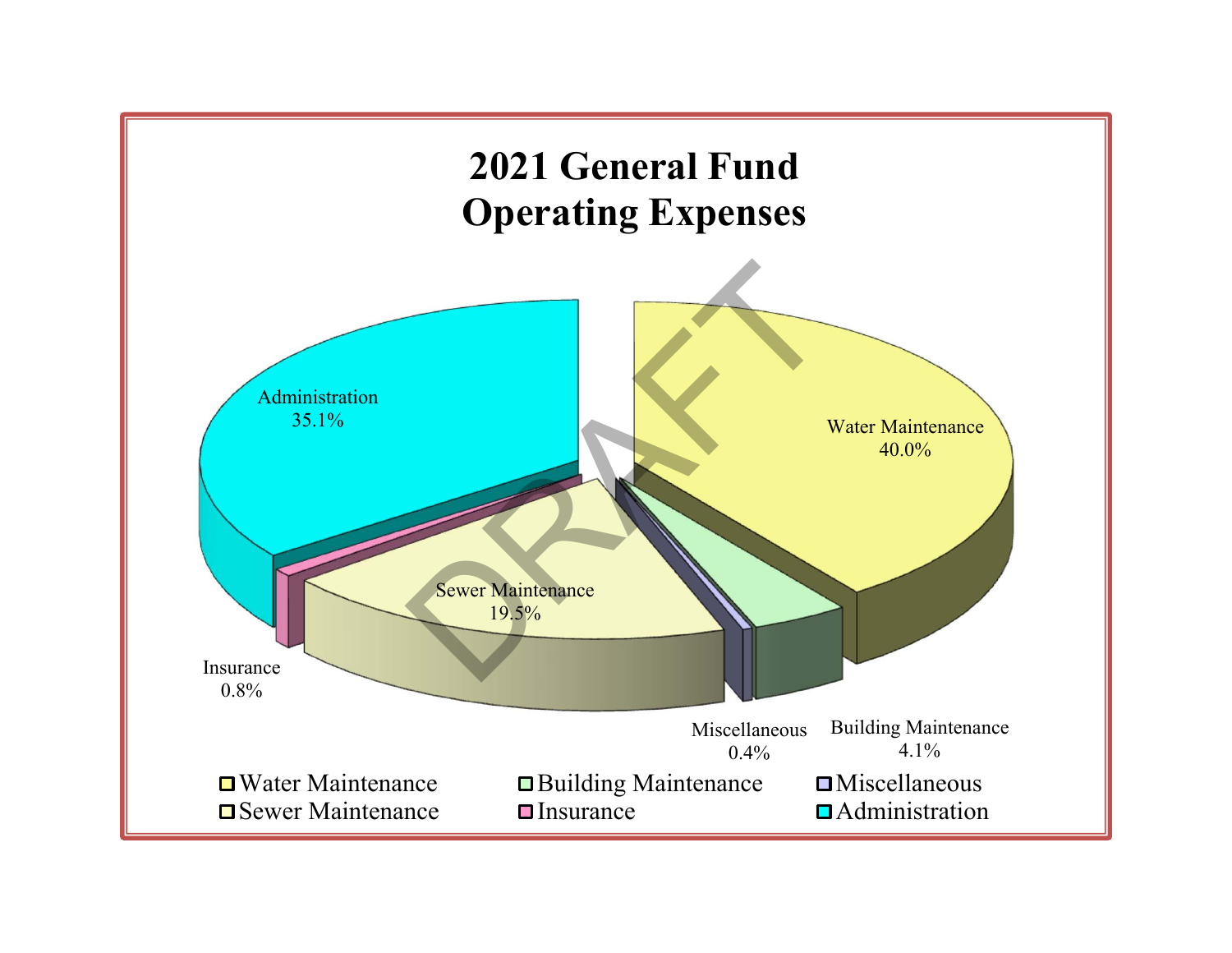#### **BUDGET - 2021**

|                                                                                                   | <b>ACTUAL</b><br>2018 | <b>ACTUAL</b><br>2019 | <b>BUDGET</b><br>2020 | <b>ESTIMATED</b><br>2020 | <b>BUDGET</b><br>2021 | <b>CHANGE</b><br><b>FROM</b><br>2020 BUDGET |
|---------------------------------------------------------------------------------------------------|-----------------------|-----------------------|-----------------------|--------------------------|-----------------------|---------------------------------------------|
| <b>CAPITAL EXPENSES</b>                                                                           |                       |                       |                       |                          |                       |                                             |
| <b>WATER PROJECTS</b>                                                                             |                       |                       |                       |                          |                       |                                             |
| <b>Replacements &amp; Rehabilitation</b>                                                          |                       |                       |                       |                          |                       |                                             |
| W. Chatfield Ave. Replacement (CIP-17-1W)                                                         | 24,903                |                       |                       |                          |                       |                                             |
| S. Pierson St. Replacement (CIP-18-1W)                                                            | 229,647               |                       |                       |                          |                       |                                             |
| S. Garland St. Replacement (CIP-19-1W)                                                            |                       | 259,565               |                       |                          |                       |                                             |
| S. Holland St. Replacement (CIP-19-2W)                                                            |                       | 85,057                |                       |                          |                       |                                             |
| Flower Replacement (CIP-20-1W)                                                                    |                       | 5,109                 | 84,673                | 110,516                  |                       |                                             |
| Walden Replacement (CIP-20-2W)                                                                    |                       | 8,686                 | 140,301               | 156,618                  |                       |                                             |
| Polo Ridge Replacement (CIP-20-3W)                                                                |                       | 11,752                | 186,973               | 191,755                  |                       |                                             |
| S. Holland Way Replacement (CIP-21-1W)                                                            |                       |                       | 95,740                | 25,475                   | 271,542               |                                             |
| Engineering Design (2022)                                                                         |                       |                       |                       |                          | 79,998                |                                             |
| <b>New Facilities</b>                                                                             |                       |                       |                       |                          |                       |                                             |
| <b>SUB-TOTAL</b>                                                                                  | 254,550               | 370,169               | 507,687               | 484,364                  | 351,540               | (156, 147)                                  |
| <b>SEWER PROJECTS</b>                                                                             |                       |                       |                       |                          |                       |                                             |
| <b>Replacement &amp; Rehabilitation</b>                                                           |                       |                       |                       |                          |                       |                                             |
| W. Chatfield Ave. (CIP-17-1S)                                                                     | 93,831                |                       |                       |                          |                       |                                             |
| S.C.A.D.A Comm. and Hardware Upgrade (CIP-18-1E)<br>W. Parkhill Ave. & S. Garland St. (CIP-18-1S) | 116,033<br>123,419    |                       |                       |                          |                       |                                             |
| Sewer Rehabilitation (CIPP)                                                                       |                       |                       | 25,000                |                          | 25,000                |                                             |
| <b>New Facilities</b>                                                                             |                       |                       |                       |                          |                       |                                             |
| <b>SUB-TOTAL</b>                                                                                  | 333,283               | $\pmb{0}$             | 25,000                | $\boldsymbol{0}$         | 25,000                | $\bf{0}$                                    |
|                                                                                                   |                       |                       |                       |                          |                       |                                             |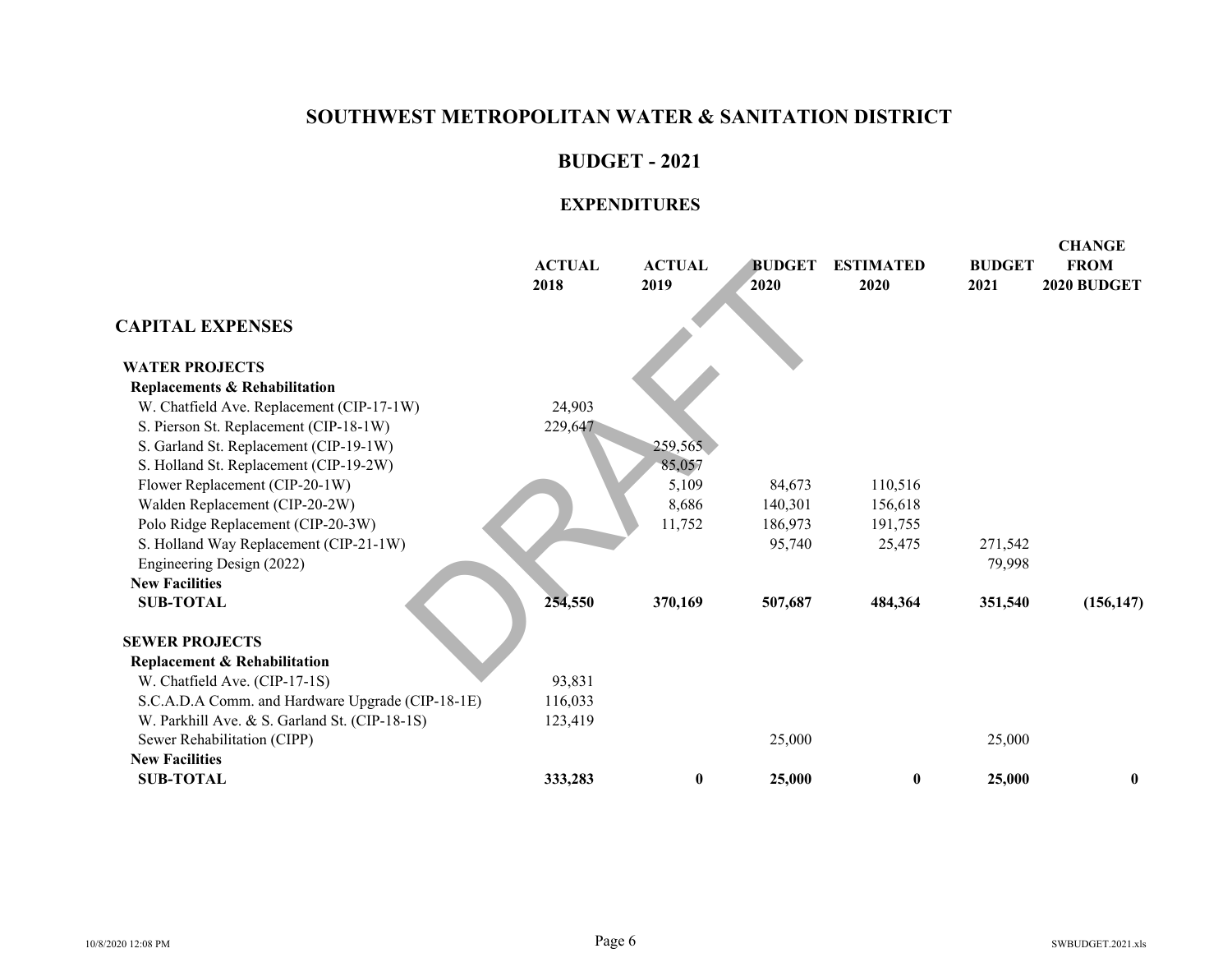#### **BUDGET - 2021**

|                                        | <b>ACTUAL</b><br>2018 | <b>ACTUAL</b><br>2019 | <b>BUDGET</b><br>2020 | <b>ESTIMATED</b><br>2020 | <b>BUDGET</b> | <b>CHANGE</b><br><b>FROM</b><br>2021 2020 BUDGET |
|----------------------------------------|-----------------------|-----------------------|-----------------------|--------------------------|---------------|--------------------------------------------------|
| <b>CAPITAL EXPENSES (cont)</b>         |                       |                       |                       |                          |               |                                                  |
| <b>EQUIPMENT</b>                       |                       |                       |                       |                          |               |                                                  |
| <b>Flow Meters</b>                     | 35,931                |                       |                       |                          |               |                                                  |
| <b>Hydrant Pressure Monitors</b>       |                       |                       |                       | 35,880                   |               |                                                  |
| <b>PRV</b> Pressure Monitors           |                       |                       |                       | 12,878                   |               |                                                  |
| <b>SUB-TOTAL</b>                       | 35,931                |                       | $\pmb{0}$             | 48,758                   | $\bf{0}$      | $\bf{0}$                                         |
| <b>OFFICE/BUILDING PROJECTS</b>        |                       |                       |                       |                          |               |                                                  |
| Office/Maintenance Office Improvements | 28,232                | 17,260                | 30,000                | 18,149                   | 115,000       |                                                  |
| <b>SUB-TOTAL</b>                       | 28,232                | 17,260                | 30,000                | 18,149                   | 115,000       | 85,000                                           |
| <b>CONTINGENCY/EMERGENCIES</b>         |                       |                       |                       |                          |               |                                                  |
| <b>Emergency Reserve</b>               |                       |                       | 66,128                |                          | 56,058        |                                                  |
| Contingency                            |                       |                       | 110,737               |                          | 54,213        |                                                  |
| <b>SUB-TOTAL</b>                       | $\bf{0}$              | $\bf{0}$              | 176,865               | $\bf{0}$                 | 110,271       | (66, 594)                                        |
| <b>SUB-TOTAL CAPITAL EXPENSES</b>      | 651,996               | 387,429               | 739,552               | 551,271                  | 601,811       | (137,741)                                        |
| <b>TOTAL EXPENDITURES</b>              | 2,443,742             | 2,165,069             | 2,744,950             | 2,472,374                | 2,524,204     | (220, 746)                                       |
| <b>ENDING FUNDS AVAILABLE</b>          | 23,594,178            | 24,851,419            | 24,140,379            | 24,363,634               | 23,708,020    |                                                  |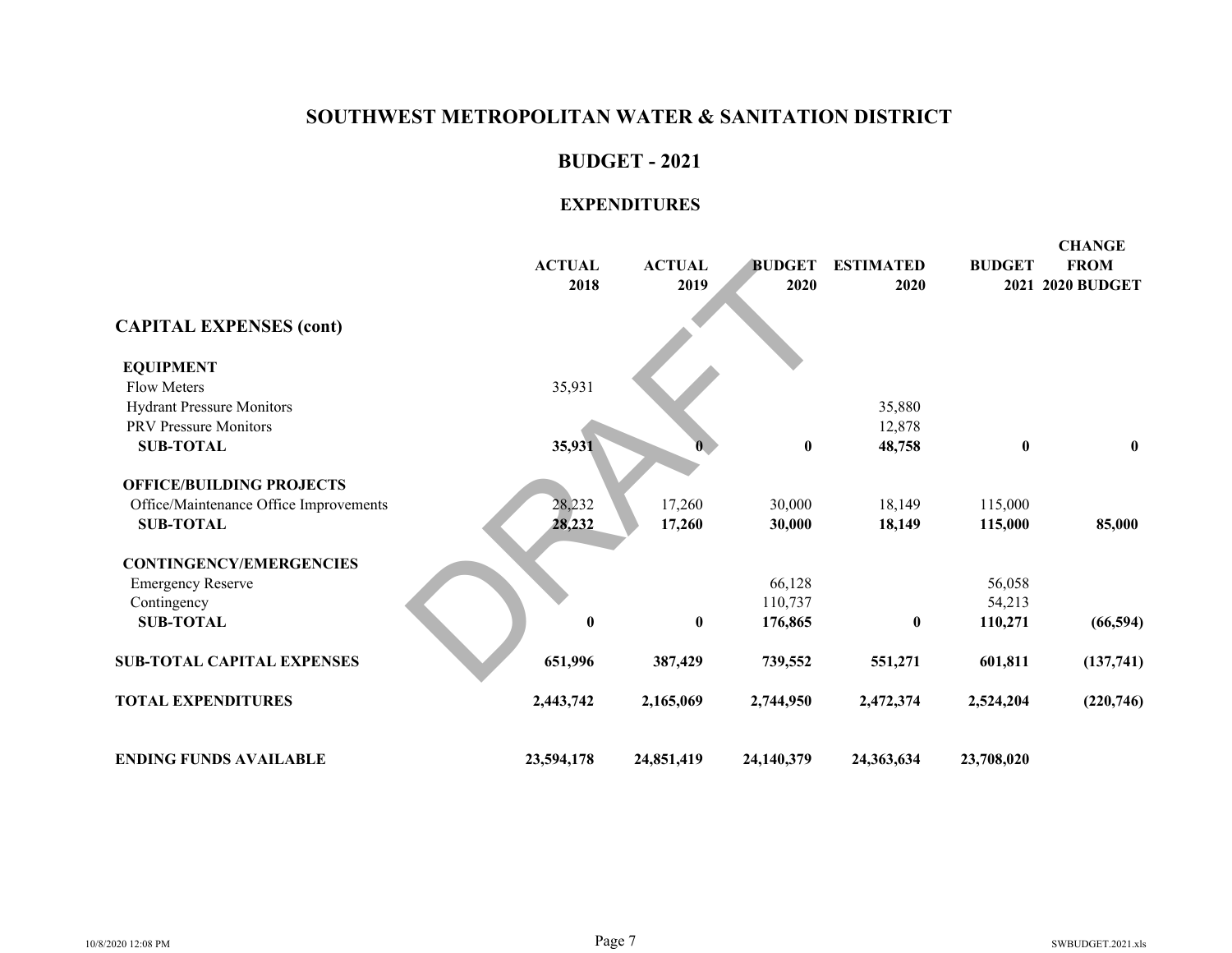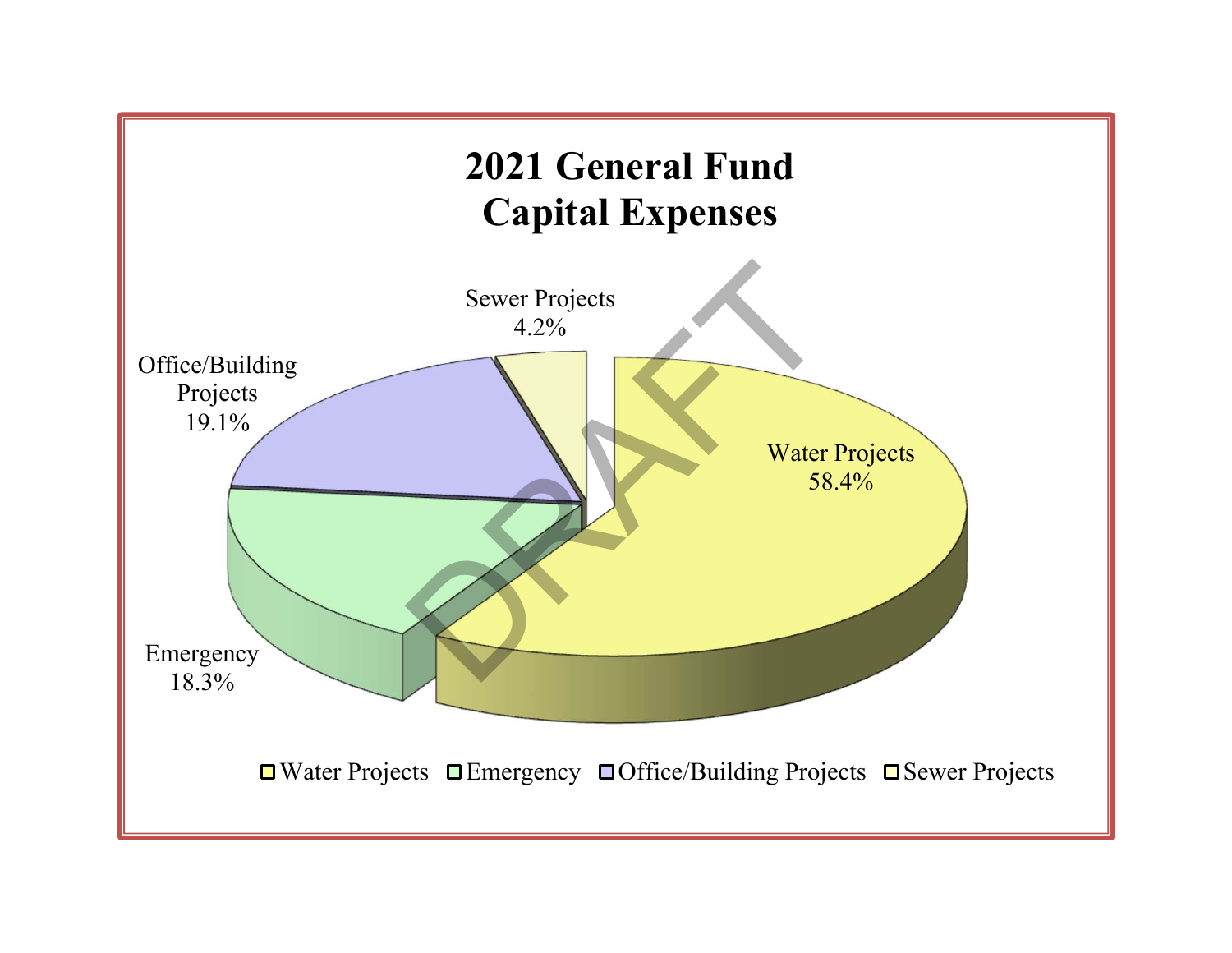### **BUDGET - 2021**

#### **PROPERTY TAX COMPUTATION**

| <b>ASSESSED VALUATION</b> | <b>TAX</b>  | <b>TAX</b>  | <b>TAX</b>  | <b>TAX</b>  |
|---------------------------|-------------|-------------|-------------|-------------|
|                           | <b>YEAR</b> | <b>YEAR</b> | <b>YEAR</b> | <b>YEAR</b> |
|                           | 2018        | 2019        | 2020        | 2021        |
| <b>Jefferson County</b>   | 500,708,903 | 497,922,335 | 562,475,675 | 562,475,675 |
| <b>Arapahoe County</b>    | 82,256,336  | 83,541,408  | 99,288,957  | 97,160,663  |
| <b>Douglas County</b>     | 16,101,630  | 16,016,240  | 19,255,880  | 19,777,190  |
| <b>Total</b>              | 525,009,196 | 522,820,016 | 681,020,512 | 679,413,528 |
| <b>MILL LEVY</b>          |             |             |             |             |
| Debt Service              | 0.000       | 0.000       | 0.000       | 0.000       |
| Refunds & Abatements      | 0.000       | 0.000       | 0.000       | 0.000       |
| General Operations        | 0.000       | 0.000       | 0.000       | 0.000       |
| <b>Total</b>              | 0.000       | 0.000       | 0.000       | 0.000       |
|                           |             |             |             |             |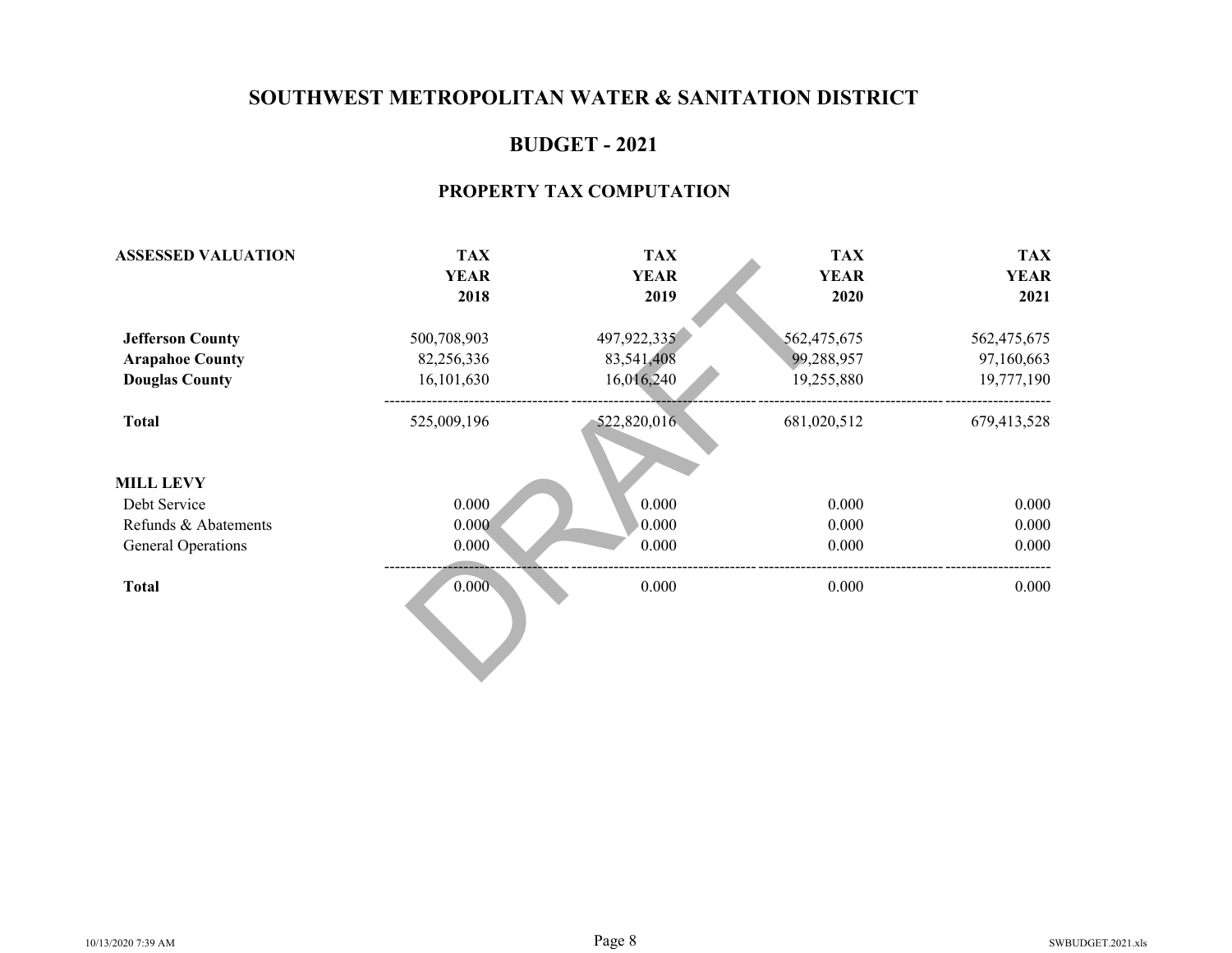# **BUDGET - 2021**

#### **PROPERTY TAX COMPUTATION**

| <b>ASSESSED VALUATION</b> | <b>TAX</b><br><b>YEAR</b><br>2018 | <b>TAX</b><br><b>YEAR</b><br>2019 | <b>TAX</b><br><b>YEAR</b><br>2020 | <b>TAX</b><br><b>YEAR</b><br>2021 |
|---------------------------|-----------------------------------|-----------------------------------|-----------------------------------|-----------------------------------|
| PROPERTY TAXES ASSESSED   |                                   |                                   |                                   |                                   |
| <b>Jefferson County</b>   |                                   |                                   |                                   |                                   |
| Debt Service              | $\Omega$                          | $\boldsymbol{0}$                  | 0                                 | $\Omega$                          |
| Refunds & Abatements      |                                   | $\theta$                          | 0                                 | 0                                 |
| General Operations        | $\Omega$                          |                                   | 0                                 | $\theta$                          |
| <b>Arapahoe County</b>    |                                   |                                   |                                   |                                   |
| Debt Service              | $\mathbf{0}$                      | $\Omega$                          | 0                                 | $\Omega$                          |
| Refunds & Abatements      | $\theta$                          |                                   | 0                                 | $\theta$                          |
| <b>General Operations</b> |                                   | $\theta$                          | 0                                 | $\theta$                          |
| <b>Douglas County</b>     |                                   |                                   |                                   |                                   |
| Debt Service              |                                   | $\theta$                          | 0                                 | $\theta$                          |
| Refunds & Abatements      | $\overline{0}$                    | $\theta$                          |                                   | $\theta$                          |
| <b>General Operations</b> | $\theta$                          | $\boldsymbol{0}$                  |                                   | $\boldsymbol{0}$                  |
| <b>Total Tax Assessed</b> |                                   |                                   |                                   |                                   |
| Debt Service              |                                   | $\theta$                          | $\theta$                          | $\theta$                          |
| Refunds & Abatements      |                                   | $\theta$                          |                                   | 0                                 |
| <b>General Operations</b> |                                   | $\Omega$                          |                                   | 0                                 |
| <b>Total</b>              | $\boldsymbol{0}$                  | $\boldsymbol{0}$                  | 0                                 | $\boldsymbol{0}$                  |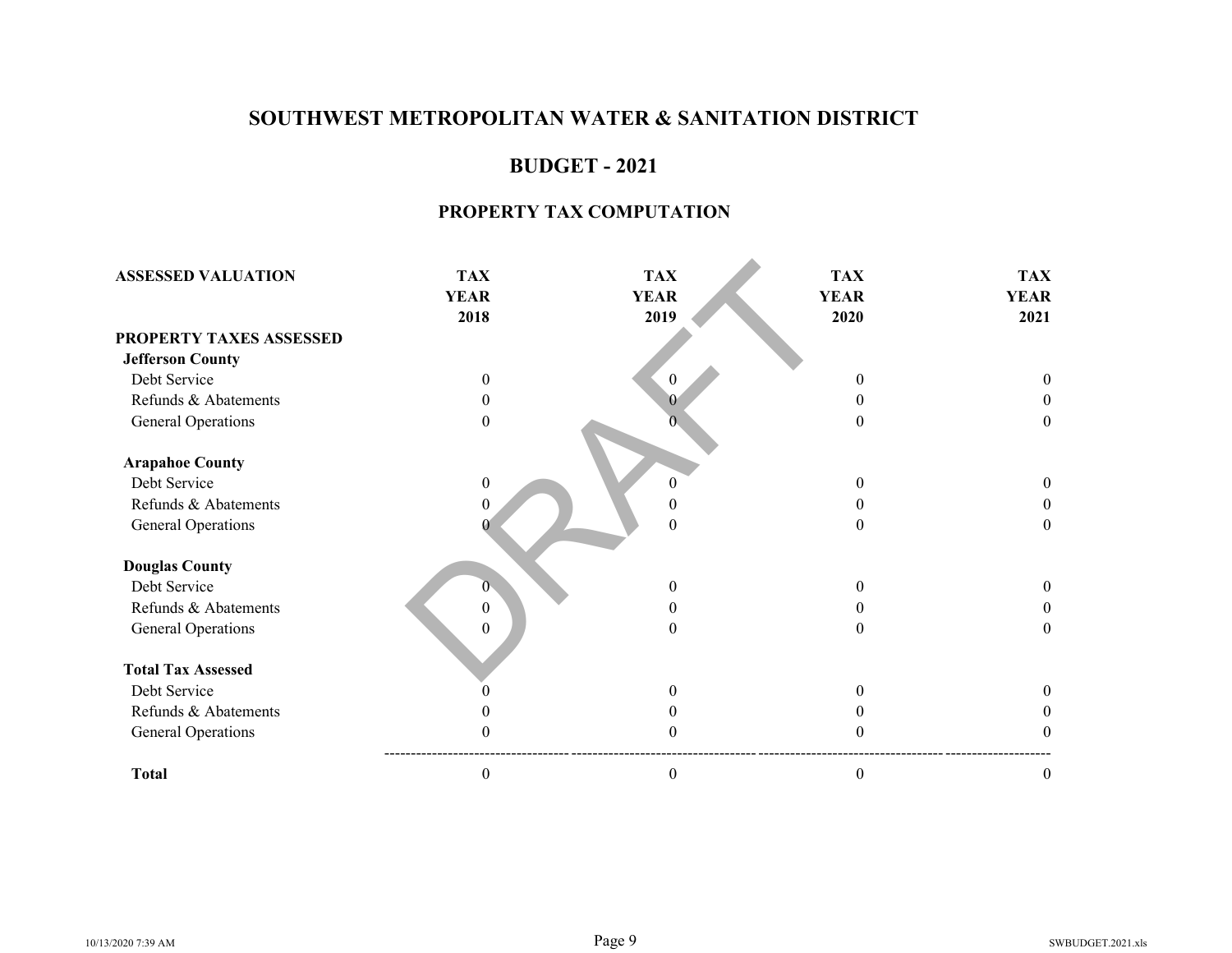# **BUDGET - 2021**

# **EXHIBIT ASUMMARY OF EXPENDITURES**

|                                       |               |               |               |                  |               | CHANGE      |
|---------------------------------------|---------------|---------------|---------------|------------------|---------------|-------------|
|                                       | <b>ACTUAL</b> | <b>ACTUAL</b> | <b>BUDGET</b> | <b>ESTIMATED</b> | <b>BUDGET</b> | <b>FROM</b> |
|                                       | 2018          | 2019          | 2020          | 2020             | 2021          | 2020 BUDGET |
|                                       |               |               |               |                  |               |             |
| <b>OPERATING EXPENSES</b>             |               |               |               |                  |               |             |
| Water (Schedule I)                    | 1,772,619     | 1,767,671     | 1,846,875     | 1,849,246        | 1,778,450     | (68, 425)   |
| Sewer (Schedule I)                    | 1,066,228     | 1,177,939     | 1,190,700     | 1,155,659        | 1,201,834     | 11,134      |
| Administration (Schedule I)           | 683,954       | 704,822       | 722,953       | 735,280          | 766,363       | 43,410      |
| Other Operating Expenses (Schedule I) | 174,307       | 104,777       | 103,320       | 111,402          | 103,530       | 210         |
|                                       |               |               |               |                  |               |             |
| <b>EXPENDITURES NOT REQUIRING</b>     |               |               |               |                  |               |             |
| <b>FUNDS</b>                          |               |               |               |                  |               |             |
| Depreciation & Amortization           | 1,905,362     | 1,977,569     | 1,858,450     | 1,930,484        | 1,927,784     | 69,334      |
| <b>ADDITIONAL EXPENDITURES</b>        |               |               |               |                  |               |             |
|                                       |               |               |               |                  |               |             |
| <b>REQUIRING FUNDS</b>                |               |               |               |                  |               |             |
| Water Projects                        | 254,550       | 370,169       | 507,687       | 484,364          | 351,540       | (156, 147)  |
| <b>Sewer Projects</b>                 | 333,283       | $\theta$      | 25,000        | $\theta$         | 25,000        |             |
| Equipment                             | 35,931        | $\Omega$      | $\Omega$      | 48,758           | 0             |             |
| Office/Building Projects              | 28,232        | 17,260        | 30,000        | 18,149           | 115,000       | 85,000      |
| Emergencies                           | $\theta$      | $\mathbf{0}$  | 176,865       | $\theta$         | 110,271       | (66, 594)   |
|                                       |               |               |               |                  |               |             |
| <b>OPERATING EXPENDITURES</b>         |               |               |               |                  |               |             |
| <b>REQUIRING APPROPRIATION</b>        | 2,443,742     | 2,165,069     | 2,744,950     | 2,472,374        | 2,524,204     | (220, 746)  |

**CHANGE**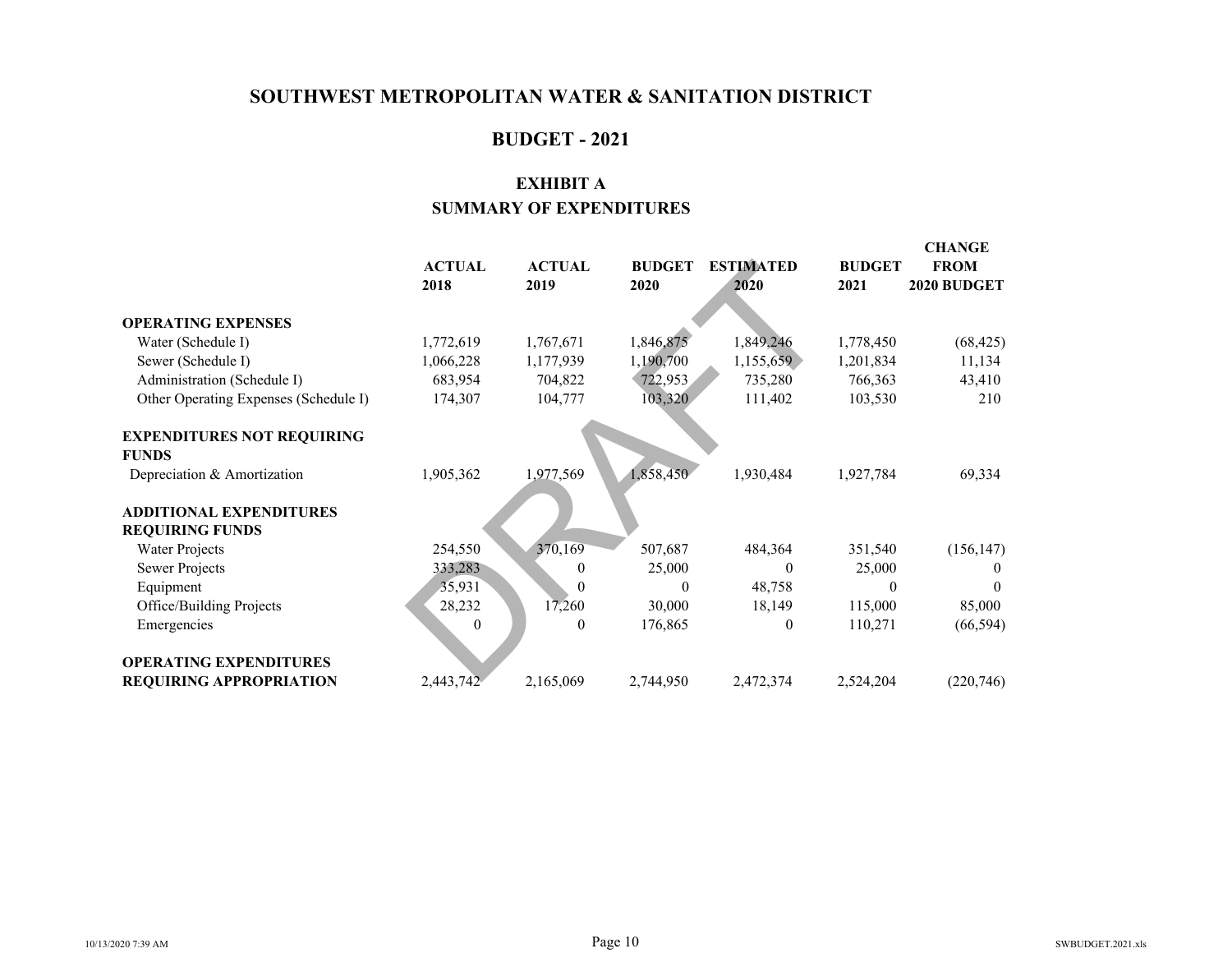# **BUDGET - 2021**

#### **EXHIBIT A - SCHEDULE I OPERATING EXPENSES**

|                                 | <b>ACTUAL</b><br>2018 | <b>ACTUAL</b><br>2019 | <b>BUDGET</b><br>2020 | <b>ESTIMATED</b><br>2020 | <b>BUDGET</b><br>2021 | <b>CHANGE</b><br><b>FROM</b><br>2020 BUDGET |
|---------------------------------|-----------------------|-----------------------|-----------------------|--------------------------|-----------------------|---------------------------------------------|
| <b>WATER</b>                    |                       |                       |                       |                          |                       |                                             |
| Water - Operation & Maintenance | 331,518               | 367,686               | 358,575               | 373,000                  | 375,000               | 16,425                                      |
| Water - Contract Maintenance    |                       |                       |                       |                          |                       |                                             |
| Emergency                       | 69,441                | 279,653               | 100,000               | 102,000                  | 100,000               | $\theta$                                    |
| Remedial                        | 311,194               | 39,791                | 291,800               | 290,500                  | 165,500               | (126,300)                                   |
| Hogback Pump Station            |                       |                       |                       |                          |                       |                                             |
| General                         | 8,378                 | 8,540                 | 9,000                 | 6,810                    | 9,000                 | $\theta$                                    |
| Telemetry                       | 2,181                 | 2,383                 | 17,000                | 3,100                    | 5,000                 | (12,000)                                    |
| Utilities                       | 20,505                | 22,845                | 25,500                | 24,900                   | 25,500                | $\Omega$                                    |
| Water Pressure Monitoring       | $\boldsymbol{0}$      | $\Omega$              | $\theta$              | 16,031                   | 15,350                | 15,350                                      |
| Engineering - Water             | 1,338                 | 625                   | 30,000                | 23,580                   | 60,000                | 30,000                                      |
| Engineering - GIS               | 13,811                | 5,620                 | 7,500                 | 4,438                    | 5,000                 | (2,500)                                     |
| Engineering - Backcharge        | 2,602                 | 1,048                 | 2,750                 | $\theta$                 | 2,750                 | $\theta$                                    |
| <b>Utility Notification</b>     | 5,301                 | 5,374                 | 6,250                 | 5,023                    | 6,250                 | $\Omega$                                    |
| Depreciation & Amortization     | 1,006,351             | 1,034,106             | 998,500               | 999,865                  | 1,009,100             | 10,600                                      |
| <b>TOTAL</b>                    | 1,772,619             | 1,767,671             | 1,846,875             | 1,849,246                | 1,778,450             | (68, 425)                                   |
|                                 |                       |                       |                       |                          |                       |                                             |
| <b>SEWER</b>                    |                       |                       |                       |                          |                       |                                             |
| Sewer - Operation & Maintenance | 225,179               | 285,593               | 273,000               | 269,260                  | 273,000               | $\mathbf{0}$                                |
| Sewer - Contract Maintenance    |                       |                       |                       |                          |                       |                                             |
| Emergency                       | $\boldsymbol{0}$      | $\boldsymbol{0}$      | 20,000                | 7,275                    | 20,000                | $\boldsymbol{0}$                            |
| Remedial                        | $\overline{0}$        | 8,000                 | 50,000                | 20,000                   | 50,000                | $\theta$                                    |
| <b>Sewer Flow Meters</b>        |                       |                       |                       |                          |                       |                                             |
| General                         | 128                   | 727                   | 5,000                 | 240                      | 5,000                 | $\mathbf{0}$                                |
| Telemetry                       | 5,896                 | 7,271                 | 6,000                 | 5,890                    | 6,000                 | $\theta$                                    |
| Utilities                       | 1,632                 | 1,557                 | 1,750                 | 1,620                    | 1,750                 | $\Omega$                                    |
| Engineering - Sewer             | 255                   | 7,025                 | 30,000                | 870                      | 5,000                 | (25,000)                                    |
| Engineering - GIS               | 13,811                | 5,620                 | 7,500                 | 4,438                    | 5,000                 | (2,500)                                     |
| General Office Administration   | 2,602                 | 1,048                 | 2,750                 | $\mathbf{0}$             | 2,750                 | $\theta$                                    |
| <b>Utility Notification</b>     | 5,301                 | 5,374                 | 6,250                 | 5,023                    | 6,250                 | $\Omega$                                    |
| Depreciation & Amortization     | 811,425               | 855,724               | 788,450               | 841,044                  | 827,084               | 38,634                                      |
| <b>TOTAL</b>                    | 1,066,228             | 1,177,939             | 1,190,700             | 1,155,659                | 1,201,834             | 11,134                                      |

**CHANGE**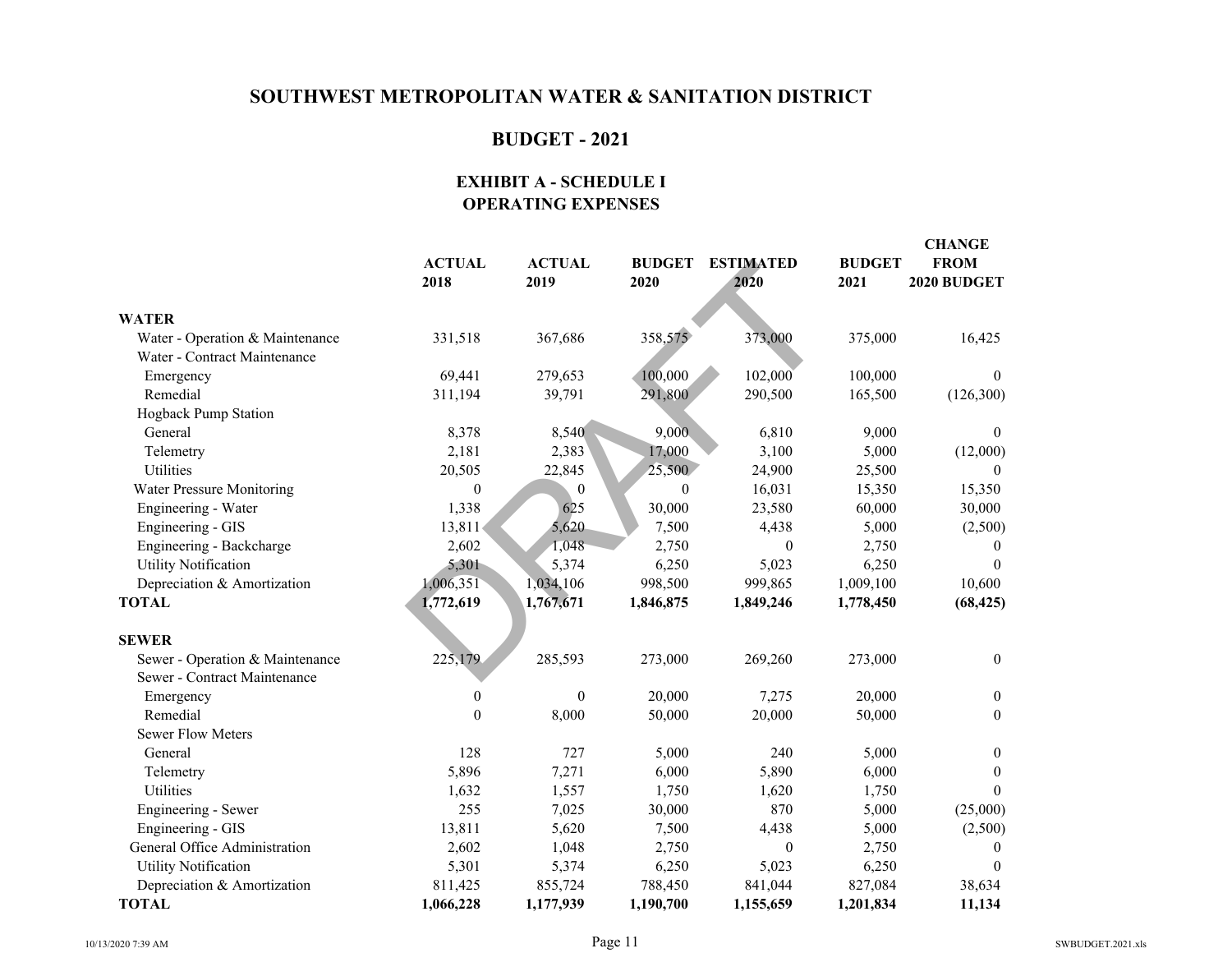# **BUDGET - 2021**

#### **EXHIBIT A - SCHEDULE I OPERATING EXPENSES**

|                                    | <b>ACTUAL</b><br>2018 | <b>ACTUAL</b><br>2019 | <b>BUDGET</b><br>2020 | <b>ESTIMATED</b><br>2020 | <b>BUDGET</b><br>2021 | <b>CHANGE</b><br><b>FROM</b><br>2020 BUDGET |
|------------------------------------|-----------------------|-----------------------|-----------------------|--------------------------|-----------------------|---------------------------------------------|
| <b>ADMINISTRATION</b>              |                       |                       |                       |                          |                       |                                             |
| General Office Administration      |                       |                       |                       |                          |                       |                                             |
| Administration                     | 489,800               | 535,390               | 552,850               | 563,260                  | 580,160               | 27,310                                      |
| Office Supplies & Expense          | 2,008                 | 1,359                 | 2,000                 | 910                      | 2,000                 | $\theta$                                    |
| Dues                               | 1,977                 | 1,738                 | 2,000                 | 1,740                    | 2,000                 | $\Omega$                                    |
| Election                           | 103                   | $\Omega$              | 2,000                 | 45                       | $\Omega$              | (2,000)                                     |
| DWD collection fee                 | 13,653                | 13,653                | 13,653                | 13,653                   | 13,653                | $\theta$                                    |
| <b>Public Relations</b>            |                       |                       |                       |                          |                       |                                             |
| Newsletters                        | 47,950                | 25,007                | 25,500                | 25,572                   | 25,500                | $\mathbf{0}$                                |
| Website / Other                    | 703                   | $\Omega$              | 500                   | 135                      | 500                   | $\mathbf{0}$                                |
| Legal Notices                      | 82                    | 91                    | 200                   | 105                      | 200                   | $\theta$                                    |
| Professional & Consulting          |                       |                       |                       |                          |                       |                                             |
| Audit                              | 5,550                 | 5,700                 | 6,000                 | 5,700                    | 6,000                 | $\theta$                                    |
| Legal - General                    | 32,279                | 30,959                | 37,000                | 25,800                   | 35,000                | (2,000)                                     |
| Legal - Backcharge                 | 2,263                 | 3,186                 | 5,000                 | 5,035                    | 5,000                 | $\theta$                                    |
| Technical Advisory Committee (TAC) | $\boldsymbol{0}$      | $\theta$              | 3,750                 | 3,750                    | 3,750                 | $\Omega$                                    |
| Other                              | $\mathbf{0}$          | $\theta$              | 1,000                 | $\boldsymbol{0}$         | 1,000                 | $\Omega$                                    |
| Depreciation                       | 87,586                | 87,739                | 71,500                | 89,575                   | 91,600                | 20,100                                      |
| <b>TOTAL</b>                       | 683,954               | 704,822               | 722,953               | 735,280                  | 766,363               | 43,410                                      |
| <b>BUILDING MAINTENANCE</b>        |                       |                       |                       |                          |                       |                                             |
| Maintenance                        | 122,766               | 46,257                | 46,000                | 57,100                   | 43,000                | (3,000)                                     |
| Utilities                          |                       |                       |                       |                          |                       |                                             |
| Telephone/Security                 | 13,800                | 21,443                | 14,500                | 16,540                   | 16,690                | 2,190                                       |
| Gas & Electric                     | 14,475                | 14,055                | 16,000                | 12,250                   | 16,000                | $\theta$                                    |
| Water & Sewer                      | 2,040                 | 3,029                 | 2,800                 | 3,650                    | 3,720                 | 920                                         |
| <b>TOTAL</b>                       | 153,081               | 84,784                | 79,300                | 89,540                   | 79,410                | <b>110</b>                                  |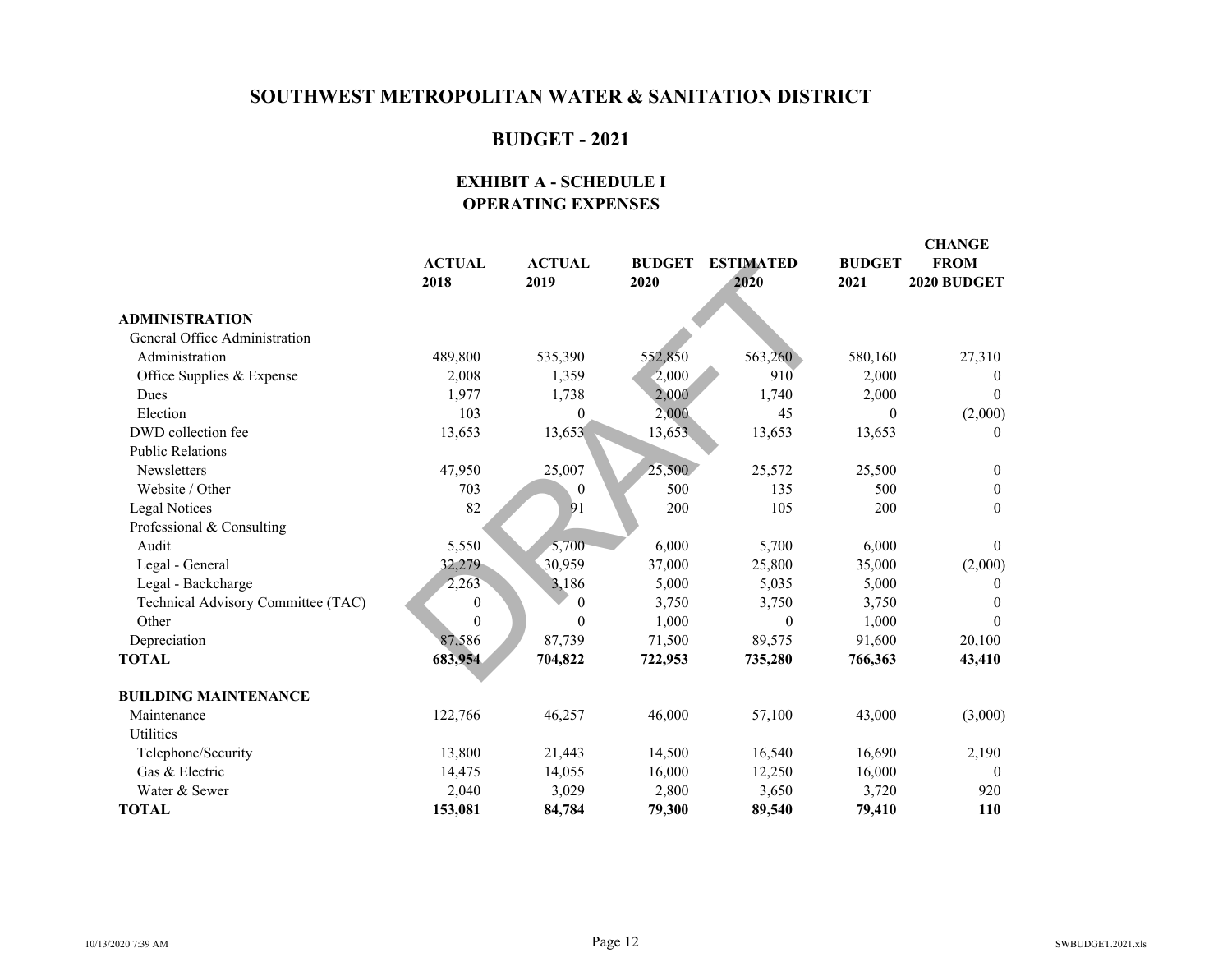### **BUDGET - 2021**

#### **EXHIBIT A - SCHEDULE I OPERATING EXPENSES**

|                                         |               |               |               |                  |               | <b>CHANGE</b> |
|-----------------------------------------|---------------|---------------|---------------|------------------|---------------|---------------|
|                                         | <b>ACTUAL</b> | <b>ACTUAL</b> | <b>BUDGET</b> | <b>ESTIMATED</b> | <b>BUDGET</b> | <b>FROM</b>   |
|                                         | 2018          | 2019          | 2020          | 2020             | 2021          | 2020 BUDGET   |
| <b>INSURANCE</b>                        |               |               |               |                  |               |               |
| Property/Inland Marine                  | 5,201         | 4,915         | 6,240         | 5,107            | 6,240         | $\theta$      |
| General Liability                       | 4,644         | 4,143         | 4,800         | 4,650            | 4,800         | $\theta$      |
| Directors & Officers / Commercial Crime | 4,620         | 4,483         | 4,750         | 4,822            | 4,850         | 100           |
| Bonds & Other                           | 197           | 197           | 200           | 197              | 200           | $\theta$      |
| <b>TOTAL</b>                            | 14,662        | 13,738        | 15,990        | 14,776           | 16,090        | 100           |
|                                         |               |               |               |                  |               |               |
| <b>MISCELLANEOUS</b>                    |               |               |               |                  |               |               |
| Directors Fees                          | 5,600         | 5,300         | 6,000         | 5,700            | 6,000         | $\theta$      |
| Social Security                         | 428           | 405           | 480           | 436              | 480           | $\mathbf{0}$  |
| Other                                   | $536 -$       | 550           | 1,550         | 950              | 1,550         | $\theta$      |
| <b>TOTAL</b>                            | 6,564         | 6,255         | 8,030         | 7,086            | 8,030         | $\bf{0}$      |
| <b>TOTAL OPERATING EXPENSES</b>         | 3,697,108     | 3,755,209     | 3,863,848     | 3,851,587        | 3,850,177     | $-13,671$     |
|                                         |               |               |               |                  |               |               |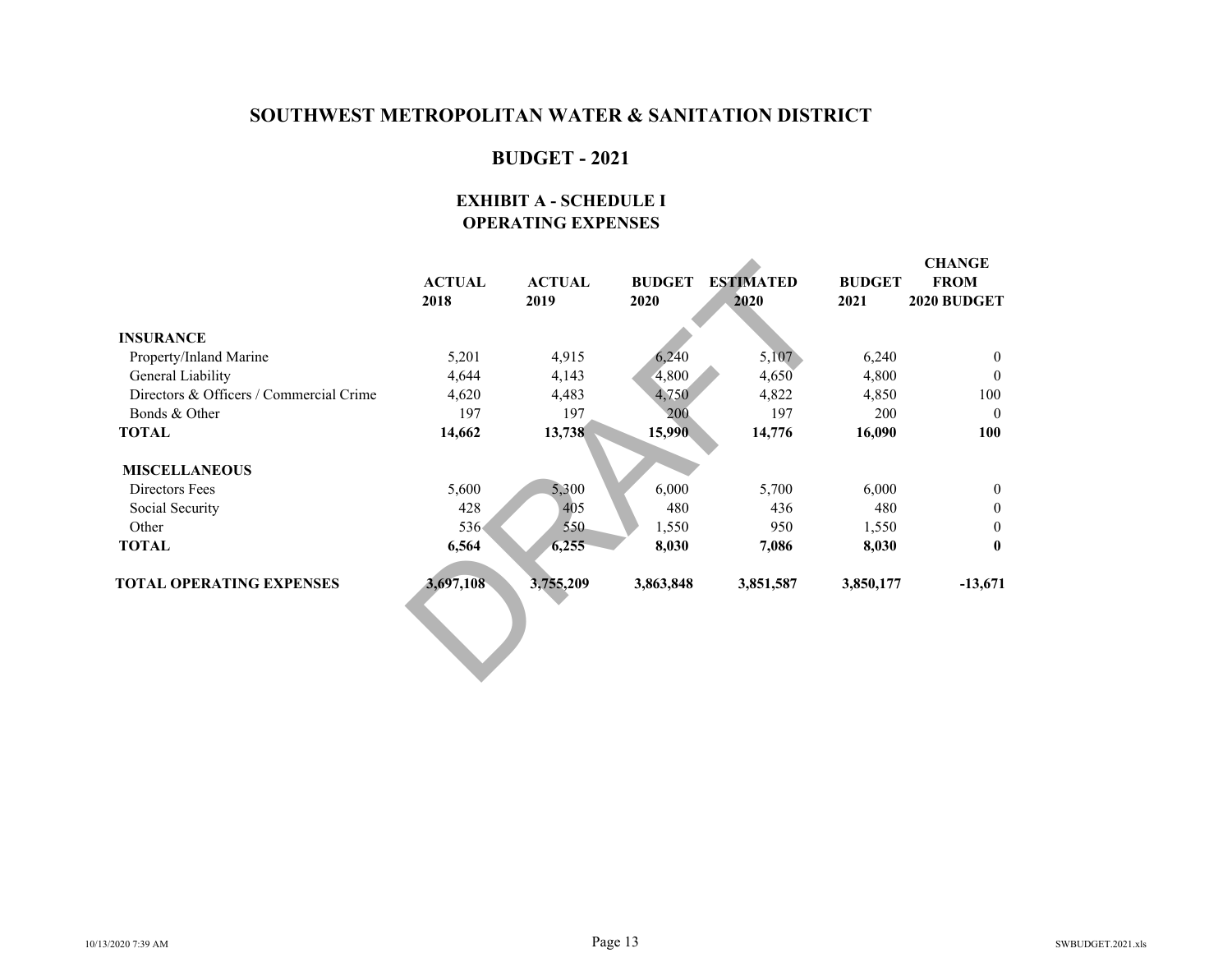### **BUDGET - 2021**

# **EXHIBIT B LEASE - PURCHASE SUPPLEMENTAL SCHEDULE(29-1-103(3)(d), C.R.S)**

#### **I. Real Property Lease - Purchase Agreements:**

Total Amount to be expended for all Real Property Lease - Purchase Agreements in 2016

\$0.00

#### **II. All Lease - Purchase Agreements Not Involving Real Property:**

 Total Amount to be expended for all Non-Real Property Lease - Purchase Agreements in 2016 ments:<br>
Example Property Lease - Purchase Agreements in 2016<br>
S0.00<br>
Involving Real Property:<br>
D.R. Property Lease - Purchase Agreements in 2016<br>
S0.00

\$0.00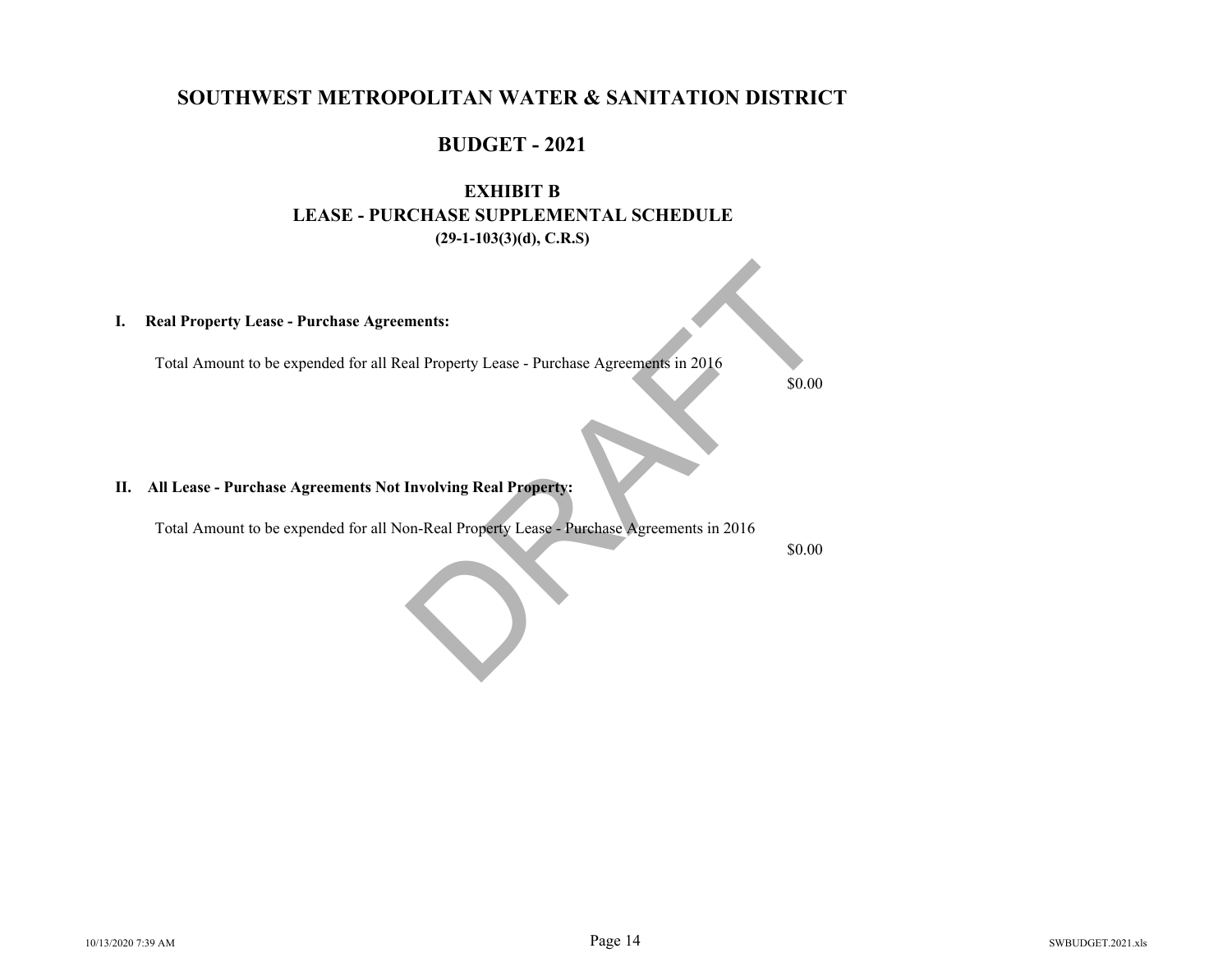#### **SOUTHWEST METROPOLITAN WATER AND SANITATION DISTRICT Ten Year Financial Plan**

**2021-2030**

|                                                              | <b>ACTUAL</b> | <b>ESTIMATED BUDGETED</b> |                |              |                |              |                |              |              |              |              |                |
|--------------------------------------------------------------|---------------|---------------------------|----------------|--------------|----------------|--------------|----------------|--------------|--------------|--------------|--------------|----------------|
|                                                              | 2019          | 2020                      | 2021           | 2022         | 2023           | 2024         | 2025           | 2026         | 2027         | 2028         | 2029         | 2030           |
| BEGINNING FUNDS AVAILABLE                                    | 23,594,178    | 24,851,419                | 24,363,634     | 23,708,020   | 22,985,734     | 22,720,239   | 22,752,539     | 21,271,744   | 20,653,663   | 20,947,239   | 19,747,361   | 19,903,270     |
| <b>REVENUE</b>                                               |               |                           |                |              |                |              |                |              |              |              |              |                |
| <b>Operating Revenue</b>                                     |               |                           |                |              |                |              |                |              |              |              |              |                |
| Property taxes General Revenue (Exhibit 1)                   | $\Omega$      | $\Omega$                  | $\Omega$       | $\Omega$     | $\Omega$       | $\Omega$     | $\Omega$       | $\theta$     | $\Omega$     | $\theta$     | $\Omega$     | $\Omega$       |
| Property taxes Debt Service (Exhibit 1)                      | $\mathbf{0}$  | $\theta$                  | $\theta$       | $\theta$     | $\theta$       | $\mathbf{0}$ | $\mathbf{0}$   | $\theta$     | $\theta$     | $\theta$     | $\theta$     | $\Omega$       |
| Specific ownership taxes                                     | $\theta$      | $\Omega$                  | $\Omega$       | $\Omega$     | $\theta$       | $\theta$     | $\overline{0}$ | $\theta$     | $\Omega$     | $\theta$     | $\Omega$     | $\Omega$       |
| Service Fees                                                 | 1,273,375     | 1,466,500                 | 1,467,460      | 1,471,300    | 1,475,140      | 1,478,020    | ,479,360       | 1,479,360    | 1,849,200    | 1,849,200    | 1,849,200    | 1,849,200      |
| Tap administrative fees                                      | 1,525         | $\mathbf{0}$              | $\overline{0}$ | $\mathbf{0}$ | $\theta$       | $\mathbf{0}$ | $\theta$       | $\theta$     | $\theta$     | $\theta$     | $\Omega$     | $\Omega$       |
| Sewer contract fees                                          | 15,000        | 15,000                    | 15,000         | 15,000       | 15,000         | 15,000       | 15,000         | 15,000       | 15,000       | 15,000       | 15,000       | 15,000         |
| Office lease                                                 | 31,280        | 32,950                    | 58,950         | 33,774       | 34,787         | 35,831       | 36,905         | 38,013       | 39,153       | 40,328       | 41,537       | 42,784         |
| Investment Income ( $\omega$ .5%, 1% 2022 +.50%/yr max 3.0%) | 768,936       | 344,500                   | 121,820        | 237,080      | 344,786        | 454,405      | 568,813        | 638,152      | 619,610      | 628,417      | 592,421      | 597,098        |
| Other                                                        | 15,130        | 3,200                     | 10,000         | $\Omega$     | $\Omega$       | $\Omega$     | $\Omega$       | $\Omega$     | $\Omega$     | $\mathbf{0}$ | $\Omega$     | $\Omega$       |
| <b>Total Operating Revenue</b>                               | 2,105,246     | 1,862,150                 | 1,673,230      | 1,757,154    | 1,869,713      | 1,983,255    | 2,100,079      | 2,170,525    | 2,522,963    | 2,532,945    | 2,498,158    | 2,504,082      |
|                                                              |               |                           |                |              |                |              |                |              |              |              |              |                |
| Development Revenue                                          |               |                           |                |              |                |              |                |              |              |              |              |                |
| Water tap fees                                               | 854,000       | 70,000                    | 140,000        | 280,000      | 210,000        | 98,000       | $\theta$       | $\theta$     | $\Omega$     | $\mathbf{0}$ | $\Omega$     | $\theta$       |
| Sewer tap fees                                               | 429,458       | 16,439                    | 30,360         | 60,720       | 45,540         | 21,252       | $\mathbf{0}$   | $\mathbf{0}$ | $\theta$     | $\mathbf{0}$ | $\theta$     | $\theta$       |
| Annexation fees                                              | $\Omega$      | $\mathbf{0}$              |                |              |                |              |                |              |              |              |              |                |
| Plan Review / Inspection Fees                                | 33,606        | 36,000                    | 25,000         |              |                |              |                |              |              |              |              |                |
| Contingency addback                                          |               |                           |                | 110,271      |                |              |                |              |              |              |              |                |
| <b>Bond Proceeds</b>                                         |               |                           |                |              |                |              |                |              |              |              |              |                |
| <b>Total Developement Revenue</b>                            | 1,317,064     | 122,439                   | 195,360        | 450,991      | 255,540        | 119,252      | $\mathbf{0}$   | $\bf{0}$     | $\mathbf{0}$ | $\mathbf{0}$ | $\bf{0}$     | $\bf{0}$       |
| <b>TOTAL REVENUE</b>                                         | 3,422,310     | 1,984,589                 | 1,868,590      | 2,208,145    | 2,125,253      | 2,102,507    | 2,100,079      | 2.170.525    | 2.522.963    | 2.532.945    | 2,498,158    | 2,504,082      |
|                                                              |               |                           |                |              |                |              |                |              |              |              |              |                |
| <b>EXPENDITURES</b>                                          |               |                           |                |              |                |              |                |              |              |              |              |                |
| Operations - Enterprise                                      |               |                           |                |              |                |              |                |              |              |              |              |                |
| Operations & Maintenance (2022 @ 2.5%)                       | 1,055,780     | 1,163,996                 | 1,144,100      | 1,172,703    | 1,202,020      | 1,232,071    | 1,262,872      | 1,294,444    | 1,326,805    | 1,359,975    | 1,393,975    | 1,428,824      |
| General & Administrative                                     | 721,860       | 757,107                   | 778,293        | 797,750      | 817,694        | 838,136      | 859,090        | 880,567      | 902,581      | 925,146      | 948,274      | 971,981        |
| <b>Total Operations</b>                                      | 1,777,640     | 1,921,103                 | 1,922,393      | 1,970,453    | 2,019,714      | 2,070,207    | 2,121,962      | 2,175,011    | 2,229,387    | 2,285,121    | 2,342,249    | 2,400,805      |
|                                                              |               |                           |                |              |                |              |                |              |              |              |              |                |
| Short Term Capital Outlay (Exhibit 2)                        |               |                           |                |              |                |              |                |              |              |              |              |                |
| Other                                                        | 17,260        | 66,907                    | 115,000        |              | $\overline{0}$ | $\bf{0}$     | $\Omega$       | $\mathbf{0}$ | $\Omega$     | $\mathbf{0}$ | $\Omega$     | $\theta$       |
| Contingency/Emergency Reserve                                | $\theta$      | $\mathbf{0}$              | 110,271        | $\mathbf{0}$ | $\bf{0}$       | $\mathbf{0}$ | $\bf{0}$       | $\Omega$     | $\Omega$     | $\mathbf{0}$ | $\mathbf{0}$ | $\overline{0}$ |
| Total Short Term Capital Outlay                              | 17,260        | 66,907                    | 225,271        | $\mathbf{0}$ | $\bf{0}$       | $\bf{0}$     | $\mathbf{0}$   | $\theta$     | $\theta$     | $\mathbf{0}$ | $\theta$     | $\bf{0}$       |
|                                                              |               |                           |                |              |                |              |                |              |              |              |              |                |
| Total Short Term Capital Outlay + Operations                 | 1,794,900     | 1,988,010                 | 2,147,664      | 1,970,453    | 2,019,714      | 2,070,207    | 2,121,962      | 2,175,011    | 2,229,387    | 2,285,121    | 2,342,249    | 2,400,805      |
| Long Term Capital Outlay (Exhibit 2)                         |               |                           |                |              |                |              |                |              |              |              |              |                |
| Water                                                        | 370,169       | 484,364                   | 351,540        | 959,978      | 371,034        | $\bf{0}$     | 1,458,912      | 613,595      | $\mathbf{0}$ | 1,447,702    | $\bf{0}$     | 3,283,878      |
| Sewer                                                        | $\theta$      | $\Omega$                  | 25,000         | $\Omega$     | $\Omega$       | $\mathbf{0}$ | $\theta$       | $\theta$     | $\Omega$     | $\theta$     | $\mathbf{0}$ | $\overline{0}$ |
| Total Long Term Capital Outlay                               | 370.169       | 484,364                   | 376,540        | 959,978      | 371,034        | $\bf{0}$     | 1,458,912      | 613,595      | $\theta$     | 1,447,702    | $\theta$     | 3,283,878      |
|                                                              |               |                           |                |              |                |              |                |              |              |              |              |                |
| Debt Service (Exhibit 1)                                     |               |                           |                |              |                |              |                |              |              |              |              |                |
| Prinical payments                                            |               |                           |                |              |                |              |                |              |              |              |              |                |
| Interest payments                                            |               |                           |                |              |                |              |                |              |              |              |              |                |
| <b>Total Debt Service</b>                                    | $\theta$      | $\mathbf{0}$              | $\bf{0}$       | $\bf{0}$     | $\bf{0}$       | $\bf{0}$     | $\bf{0}$       | $\theta$     | $\mathbf{0}$ | $\bf{0}$     | $\theta$     | $\theta$       |
|                                                              |               |                           |                |              |                |              |                |              |              |              |              |                |
| <b>TOTAL EXPENSES</b>                                        | 2,165,069     | 2,472,374                 | 2,524,204      | 2,930,431    | 2,390,748      | 2,070,207    | 3,580,874      | 2,788,606    | 2,229,387    | 3,732,823    | 2,342,249    | 5,684,683      |
| Annual Surplus/(deficit)                                     | 1,257,241     | -487,785                  | $-655,614$     | $-722,286$   | $-265,495$     | 32,300       | $-1,480,795$   | $-618,081$   | 293,576      | $-1,199,878$ | 155,909      | $-3,180,602$   |
| ENDING FUNDS AVAILABLE                                       | 24,851,419    | 24,363,634                | 23,708,020     | 22,985,734   | 22,720,239     | 22,752,539   | 21,271,744     | 20,653,663   | 20,947,239   | 19,747,361   | 19,903,270   | 16,722,668     |
|                                                              |               |                           |                |              |                |              |                |              |              |              |              |                |
| CASH RESERVE PER POLICY                                      |               |                           | 14,421,814     | 14,469,874   | 14,519,135     | 14,569,628   | 14,621,383     | 14,674,432   | 14,728,807   | 14,784,542   | 14,841,670   | 14,900,226     |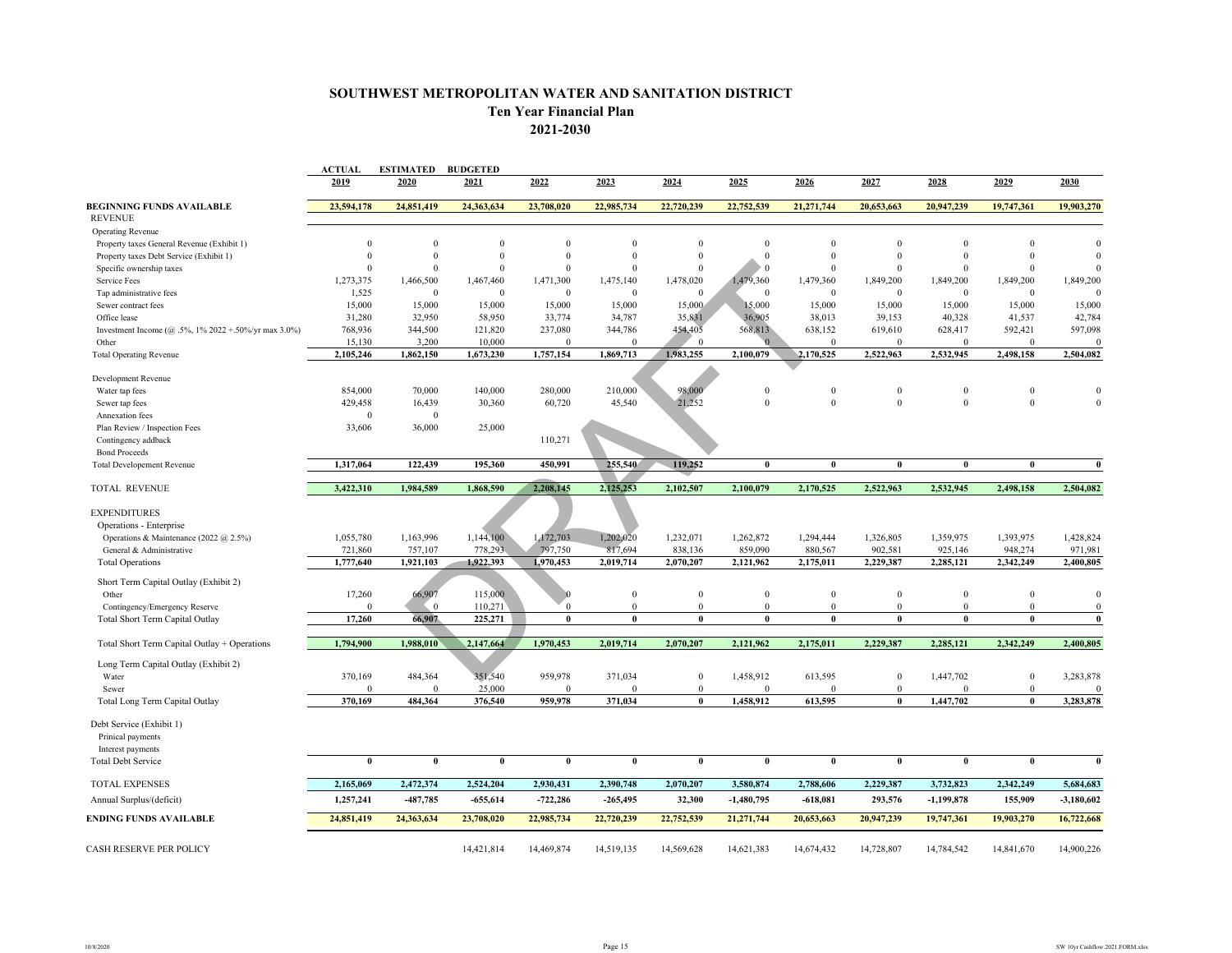#### **SOUTHWEST METROPOLITAN WATER AND SANITATION DISTRICT Ten Year Financial Plan 2021-2030**

#### **EXHIBIT 1 PROPERTY TAX REVENUE**

|                                                                | <b>ACTUAL</b><br><b>ESTIMATED</b> |              |              |              |              |             |                |              |                |                |                |                |
|----------------------------------------------------------------|-----------------------------------|--------------|--------------|--------------|--------------|-------------|----------------|--------------|----------------|----------------|----------------|----------------|
|                                                                | 2019                              | 2020         | 2021         | 2022         | 2023         | 2024        | 2025           | 2026         | 2027           | 2028           | 2029           | 2030           |
| <b>Assessed Valuation</b>                                      |                                   |              |              |              |              |             |                |              |                |                |                |                |
| Taps Sold                                                      | 348                               | 10           | 40           | 40           | 30           | 14          | $\mathbf{0}$   | $\mathbf{0}$ | $\overline{0}$ | $\mathbf{0}$   | $\overline{0}$ | $\mathbf{0}$   |
| <b>Total Taps</b>                                              | 18,435                            | 18,783       | 18,793       | 18,833       | 18,873       | 18,903      | 18,917         | 18,917       | 18,917         | 18,917         | 18,917         | 18,917         |
| Assessed Value per Tap<br>$(5\% - 2020, +6\%$ every even year) | 28,360                            | 36,257       | 32,000       | 33,600       | 33,600       | 35,616      | 35,616         | 37,752       | 37,752         | 40,018         | 40,018         | 42,419         |
| New Assessed Value                                             | 9,869,344                         | 362,573      | 1,279,983    | 1,343,982    | 1,007,986    | 498,617     |                | $\mathbf{0}$ | $\mathbf{0}$   | $\mathbf{0}$   | $\mathbf{0}$   | $\Omega$       |
| Assessed Value                                                 | 522,820,016                       | 681,020,512  | 601,367,850  | 632,780,224  | 634,124,206  | 673,240,124 | 673,738,741    | 714,163,066  | 714,163,066    | 757,012,850    | 757,012,850    | 802,433,621    |
| <b>General Operations</b>                                      |                                   |              |              |              |              |             |                |              |                |                |                |                |
| <b>Assessed Valuation</b>                                      | 522,820,016                       | 681,020,512  | 601,367,850  | 632,780,224  | 634,124,206  | 673,240,124 | 673,738,741    | 714,163,066  | 714,163,066    | 757,012,850    | 757,012,850    | 802,433,621    |
| General Operating Mill Levy+Abateme                            | 0.000                             | 0.000        | 0.000        | 0.000        | $0.000 -$    | 0.000       | 0.000          | 0.000        | 0.000          | 0.000          | 0.000          | 0.000          |
| General Operating Property Tax                                 | $\mathbf{0}$                      | $\mathbf{0}$ | $\mathbf{0}$ | $\mathbf{0}$ | $\mathbf{0}$ |             | $\overline{0}$ | $\mathbf{0}$ | $\mathbf{0}$   | $\mathbf{0}$   | $\overline{0}$ | $\bf{0}$       |
| Debt Service Mill Levy                                         | 0.000                             | 0.000        | 0.000        | 0.000        | 0.000        | 0.000       | 0.000          | 0.000        | 0.000          | 0.000          | 0.000          | $0.000\,$      |
| Debt Service Property Tax                                      | $\theta$                          | $\mathbf{0}$ | $\theta$     |              |              | $\theta$    | $\overline{0}$ | $\theta$     | $\overline{0}$ | $\overline{0}$ | $\theta$       | $\overline{0}$ |
| <b>Service Fees</b>                                            |                                   |              |              |              |              |             |                |              |                |                |                |                |
| Water Taps                                                     | 14,865                            | 15,276       | 15,286       | 15,326       | 15,366       | 15,396      | 15,410         | 15,410       | 15,410         | 15,410         | 15,410         | 15,410         |
| Service Fee                                                    | 84.00                             | 96.00        | 96.00        | 96.00        | 96.00        | 96.00       | 96.00          | 96.00        | 120.00         | 120.00         | 120.00         | 120.00         |
|                                                                | 1,273,375                         | 1,466,500    | 1,467,460    | 1,471,296    | 1,475,136    | 1,478,016   | 1,479,360      | 1,479,360    | 1,849,200      | 1,849,200      | 1,849,200      | 1,849,200      |